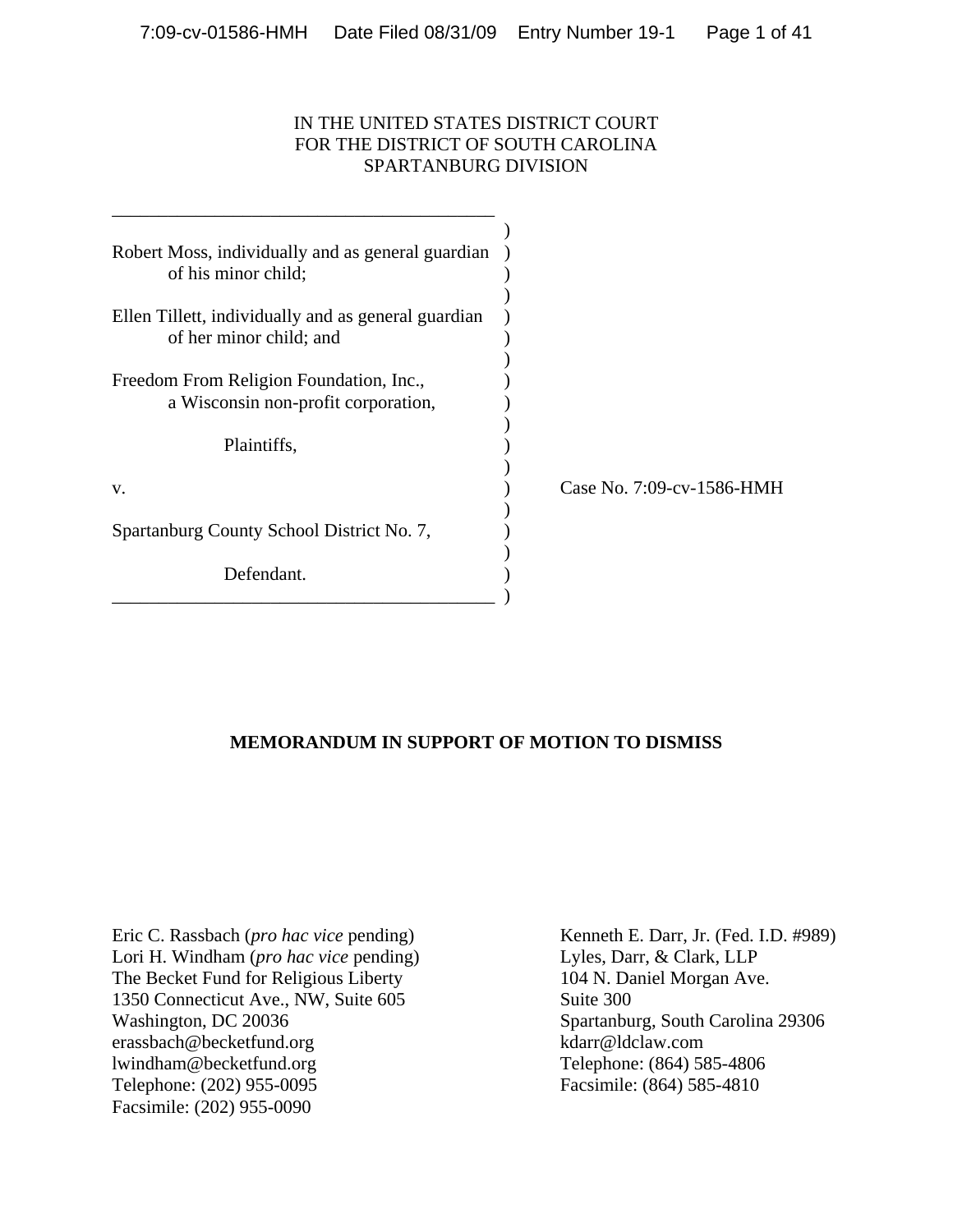# **TABLE OF CONTENTS**

| I. |           |    |                                                                                                                   |
|----|-----------|----|-------------------------------------------------------------------------------------------------------------------|
|    | A.        |    |                                                                                                                   |
|    | <b>B.</b> |    | Moss and Tillett do not have municipal taxpayer standing10                                                        |
|    |           | 1. |                                                                                                                   |
|    |           |    | None of Moss's and Tillett's money has been<br>a.<br>"extracted and spent" to pay for the SCBEST                  |
|    |           |    | $\mathbf b$ .<br>Moss and Tillett cannot challenge time spent by the                                              |
|    |           | 2. | Moss and Tillett also cannot show that any municipal<br>taxpayer injury could be redressed by a decision in their |
|    | C.        |    |                                                                                                                   |
|    |           | 1. | A bare allegation of "offensive contact" is not a cognizable                                                      |
|    |           | 2. | Offensive contact with the SCBEST program is not traceable                                                        |
|    |           | 3. | Offensive contact, without more, is not redressable19                                                             |
|    | D.        |    |                                                                                                                   |
|    |           | 1. |                                                                                                                   |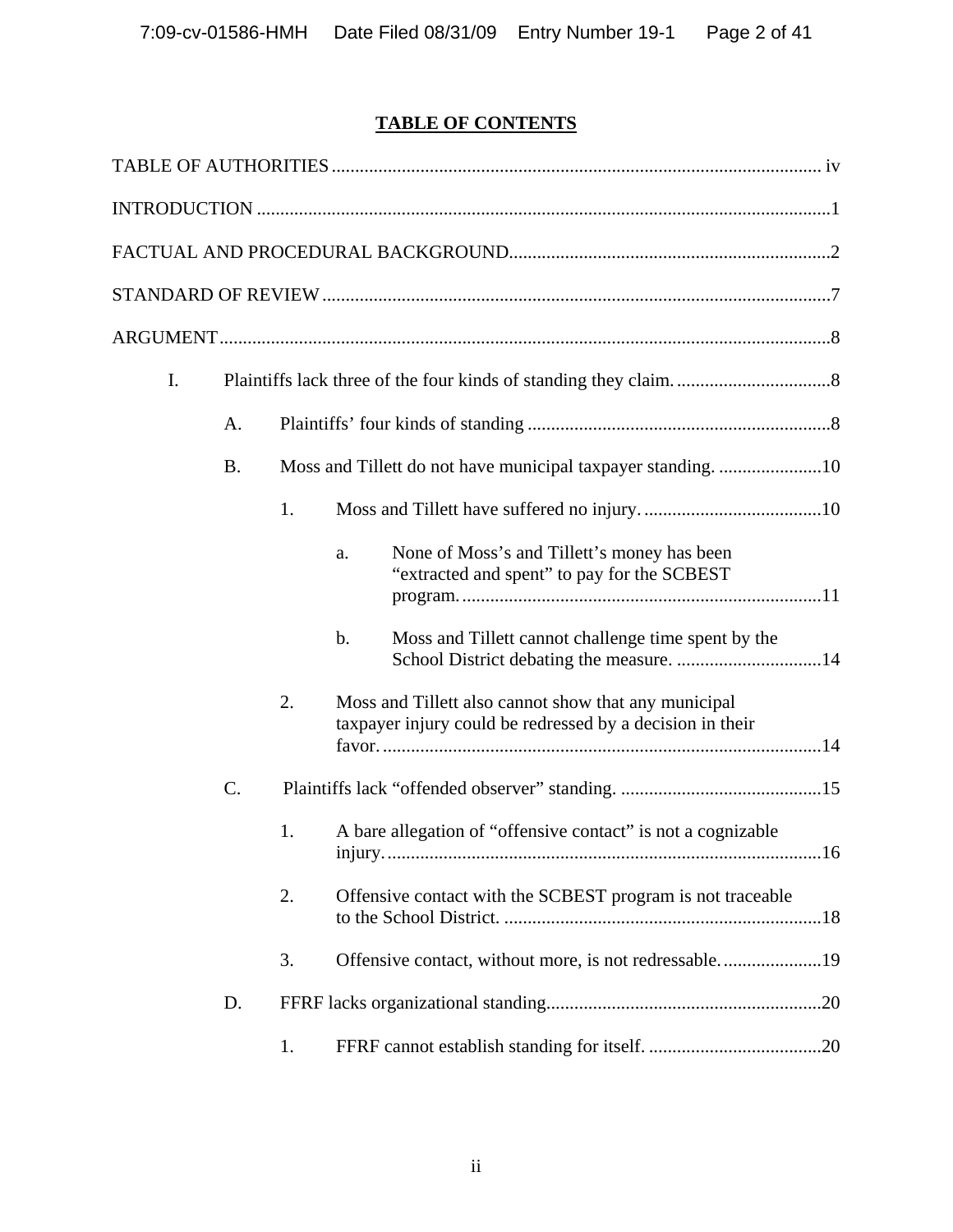|     |           | 2. | FFRF cannot assert organizational standing on behalf of its                                                                                                                         |
|-----|-----------|----|-------------------------------------------------------------------------------------------------------------------------------------------------------------------------------------|
| II. |           |    |                                                                                                                                                                                     |
|     | A.        |    | The policy's purpose is to accommodate religion, not advance it23                                                                                                                   |
|     | <b>B.</b> |    | The policy does not have the principal or primary effect of                                                                                                                         |
|     |           | 1. | No public funds were used to advance religion26                                                                                                                                     |
|     |           | 2. | Truancy enforcement is not advancement of religion under                                                                                                                            |
|     |           | 3. | Any advancement of religion is the result of the actions of                                                                                                                         |
|     |           | 4. |                                                                                                                                                                                     |
|     | C.        |    | The program does not foster "excessive government                                                                                                                                   |
|     |           | 1. | The delegation of grading to the Oakwood school actually                                                                                                                            |
|     |           | 2. | Provision of addresses avoids entanglement by ensuring no                                                                                                                           |
|     |           | 3. | Plaintiffs' speculation that the School District might someday<br>evaluate the content of SCBEST's programming-in<br>contradiction of state statute—fails to state an Establishment |
|     |           |    |                                                                                                                                                                                     |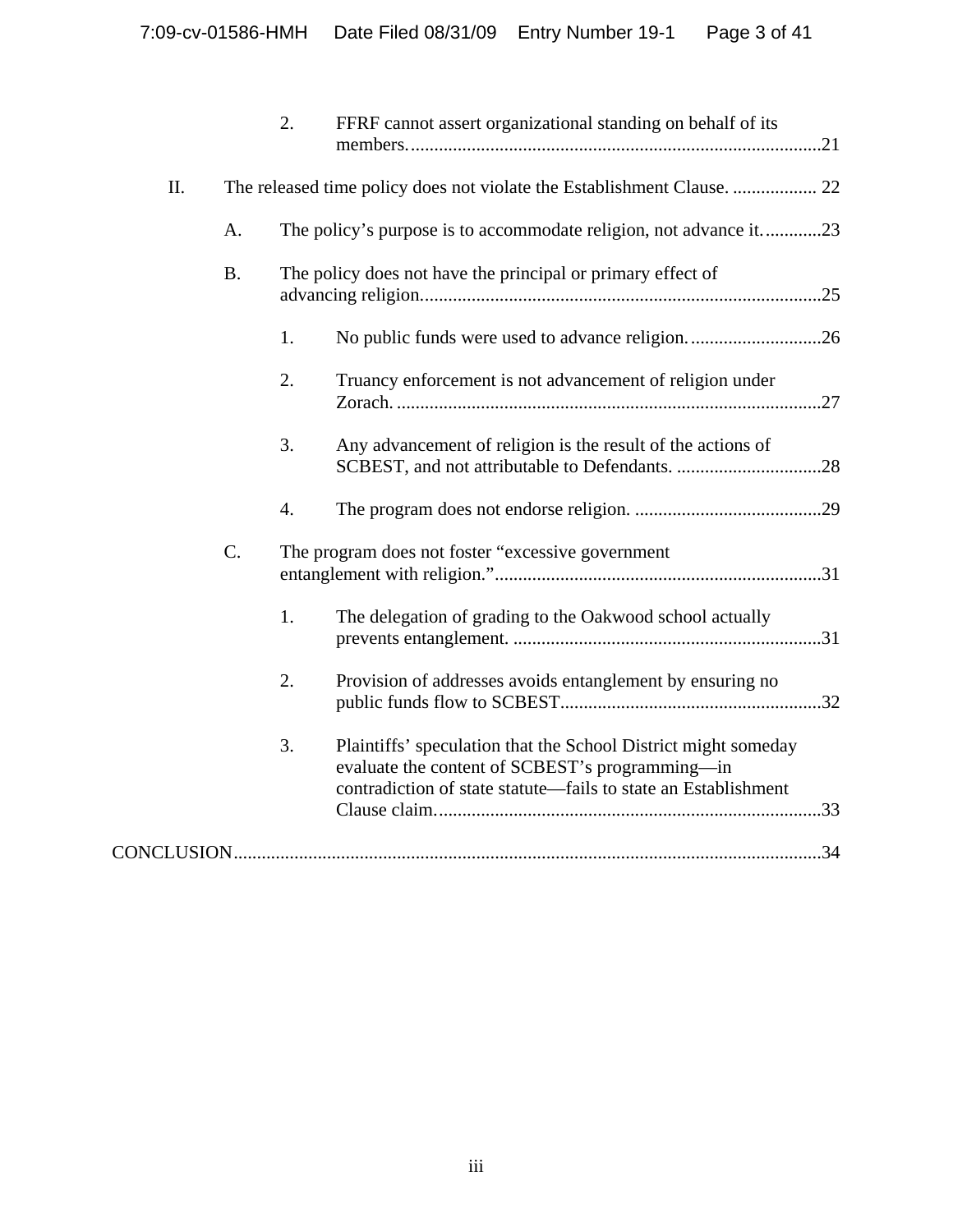# **TABLE OF AUTHORITIES**

| Page(s)<br><b>Cases</b>                                                                 |
|-----------------------------------------------------------------------------------------|
| Abington Township Sch. Dist. v. Schempp,                                                |
| Access 123, Inc. v. Markey's Lobster Pool, Inc.,                                        |
| Access 4 All, Inc. v. Trump Int'l Hotel and Tower,                                      |
| ACLU-NJ v. Township of Wall,                                                            |
| Allen v. Wright,                                                                        |
| Altman v. Bedford Cent. Sch. Dist.,                                                     |
| Americans United for Separation of Church and State v. Prison Fellowship Ministries,    |
| Bell Atlantic Corp. v. Twombly,                                                         |
| Bishop v. Bartlett,                                                                     |
| Brown v. Gilmore,                                                                       |
| Capitol Square Review & Advisory Bd. v. Pinette,                                        |
| Corporation of Presiding Bishop of Church of Jesus Christ of Latter-Day Saints v. Amos, |
| DaimlerChrysler v. Cuno,                                                                |
| Davis v. Federal Election Comm'n,                                                       |
| Disabled in Action of Metropolitan New York v. Trump Int'l Hotel & Tower,               |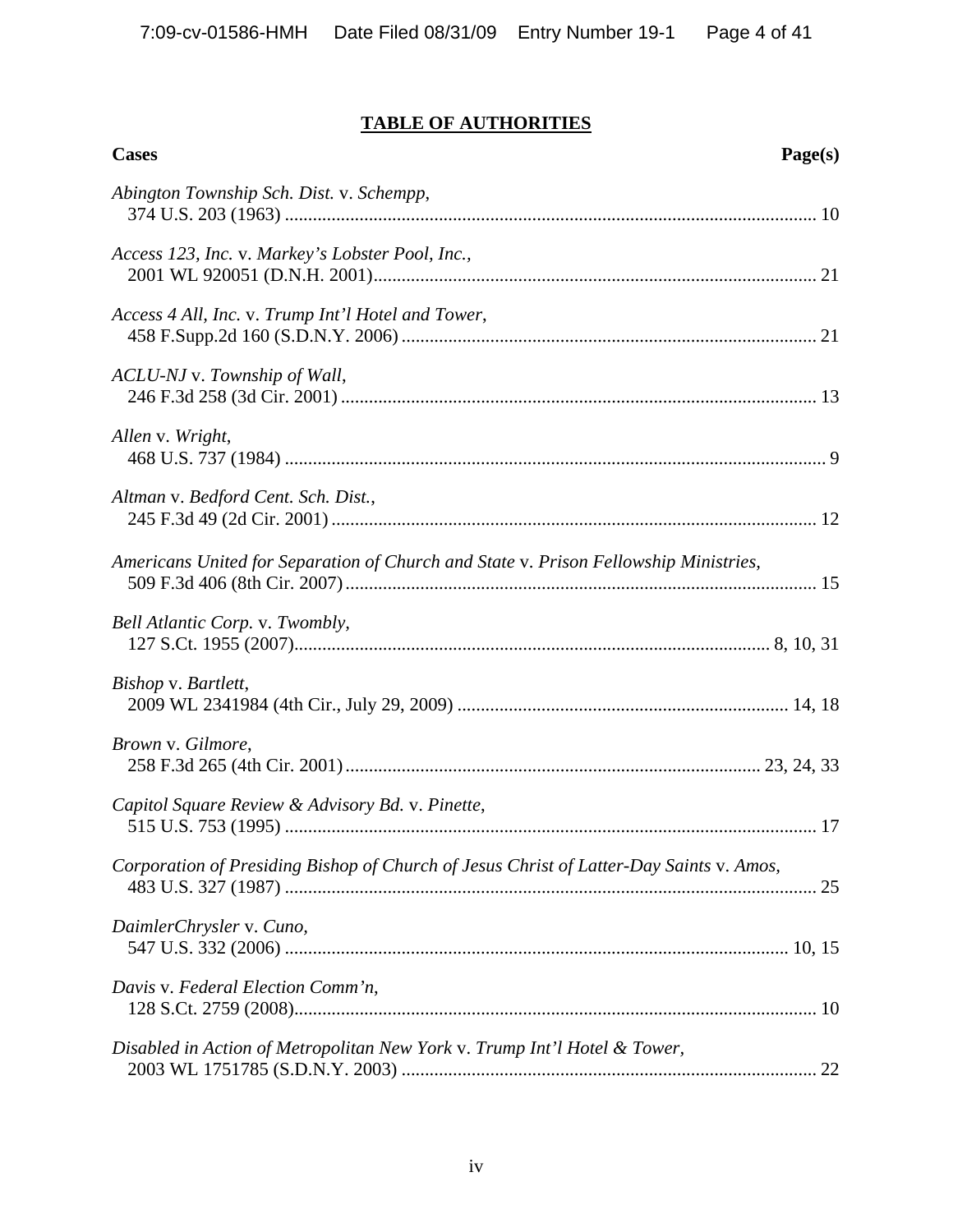| Doe v. Duncanville Indep. Sch. Dist.,                 |  |
|-------------------------------------------------------|--|
| Doe v. Madison School District No. 321,               |  |
| Doremus v. Bd. of Educ.,                              |  |
| Ehlers-Renzi v. Connelly School of the Holy Child,    |  |
| Freedom From Religion Foundation, Inc. v. Zielke,     |  |
| Friedmann v. Sheldon Comm'y Sch. Dist.,               |  |
| Friends for Ferrell Parkway, LLC v. Stasko,           |  |
| Friends of the Earth v. Laidlaw Envtl. Servs.,        |  |
| Gonzales v. North Township of Lake County,            |  |
| Gruntal & Co., Inc. v. Steinberg,                     |  |
| Havens Realty Corp. v. Coleman,                       |  |
| Hein v. Freedom From Religion Foundation,             |  |
| Hunt v. Washington State Apple Advertising Comm'n,    |  |
| Koenick v. Felton,                                    |  |
| Lambeth v. Board of Commissioners of Davidson County, |  |
| Lanner v. Wimmer,                                     |  |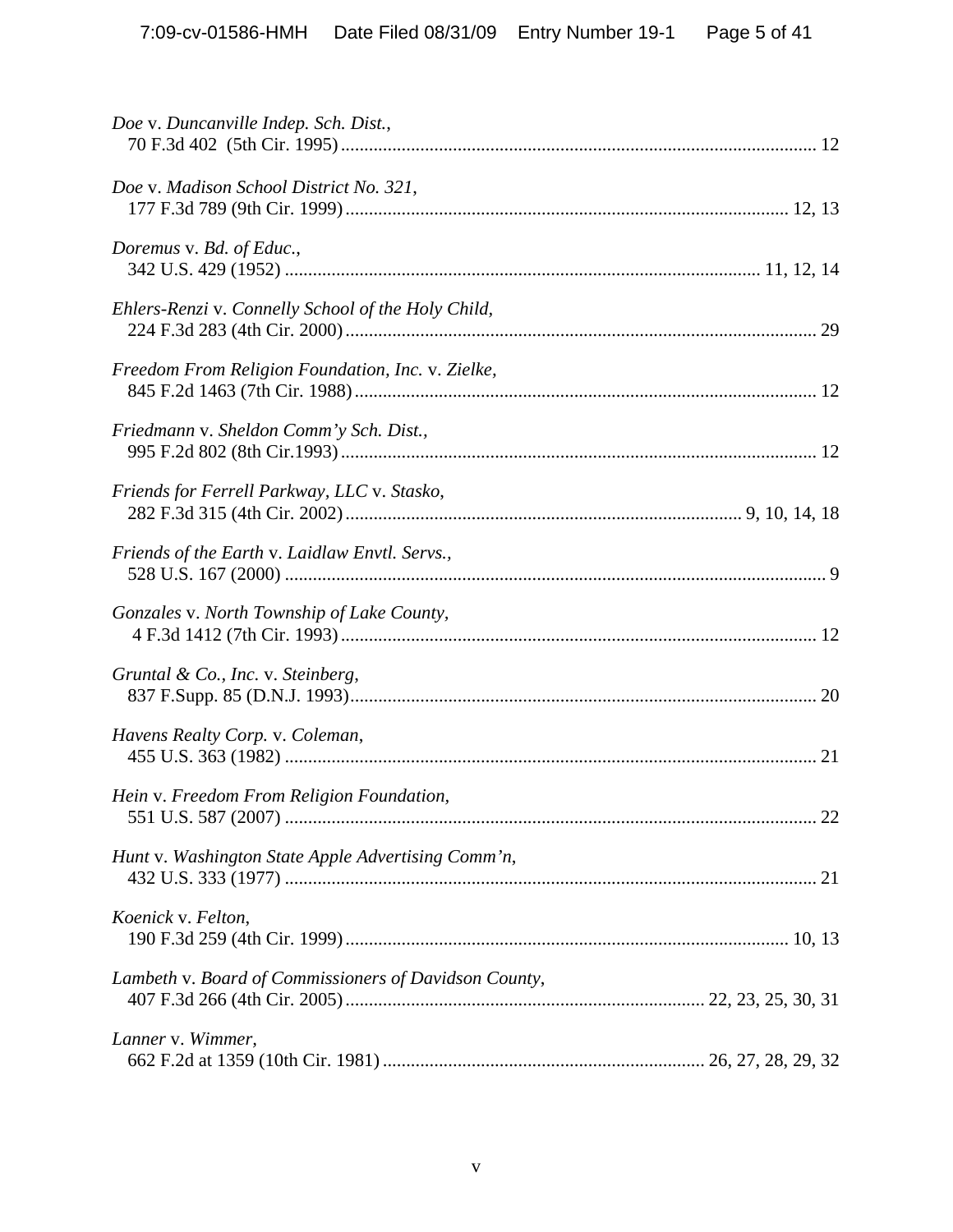| Laskowski v. Spellings,                                                                      |  |
|----------------------------------------------------------------------------------------------|--|
| Lemon v. Kurtzman,                                                                           |  |
| Lujan v. Defenders of Wildlife,                                                              |  |
| Madison v. Riter,                                                                            |  |
| McCreary County v. ACLU of Kentucky,                                                         |  |
| Papasan v. Allain,                                                                           |  |
| Peck v. Upshur County Bd. of Educ.,                                                          |  |
| Pierce ex rel. Pierce v. Sullivan W. Central Sch. Dist.,                                     |  |
| Robinson v. American Honda Motor Co.,                                                        |  |
| Salazar v. Buono,                                                                            |  |
| Schneider v. Colegio de Abogados de Puerto Rico,                                             |  |
| Smith v. Smith,                                                                              |  |
| Stephens v. County of Albemarle,                                                             |  |
| Suhre v. Haywood County,                                                                     |  |
| United States ex rel. Vuyyuru v. Jadhav,                                                     |  |
| Valley Forge Christian College v. Americans United for Separation of Church and State, Inc., |  |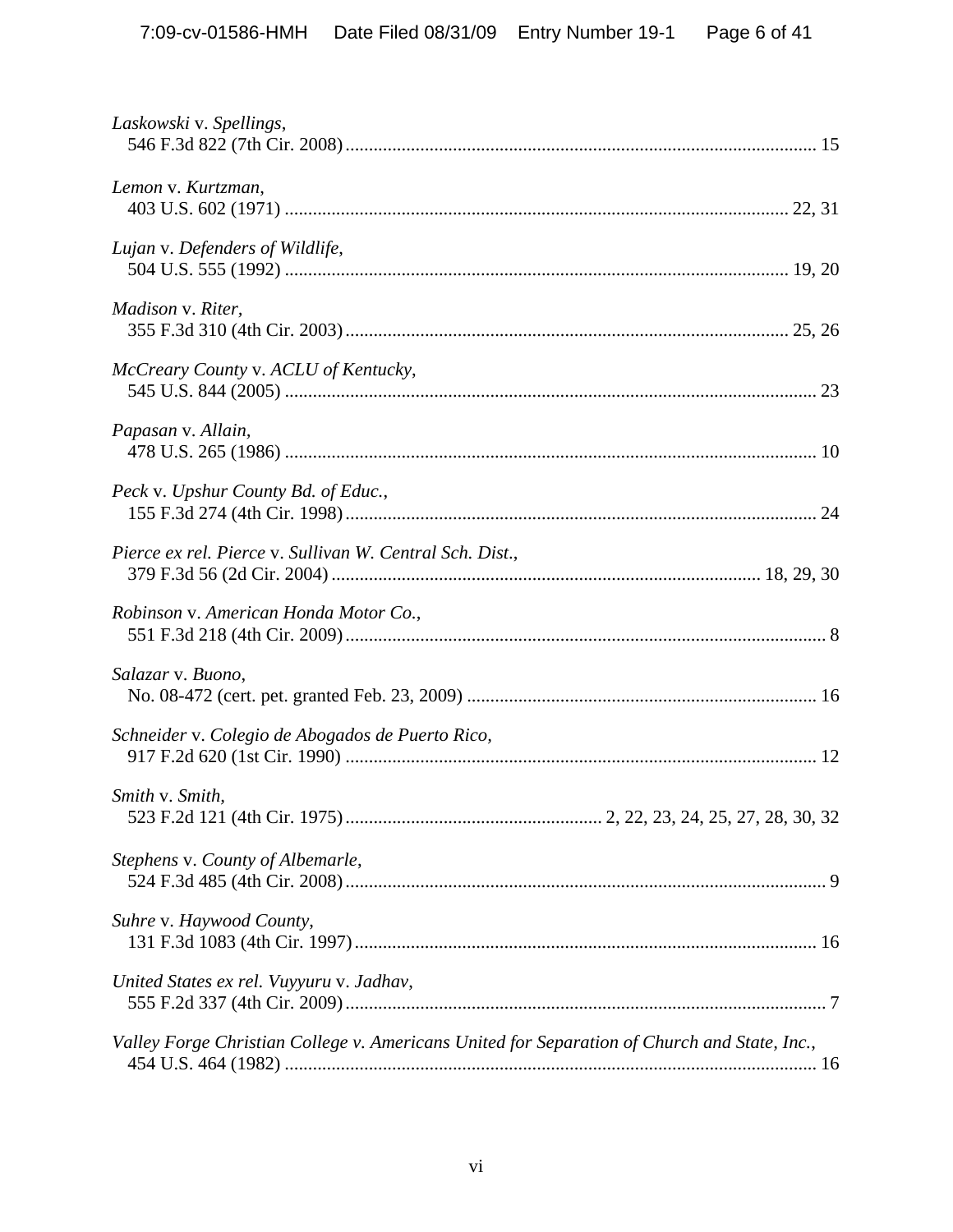| Walz v. Tax Commission of City of New York,                                        |
|------------------------------------------------------------------------------------|
| White Tail Park, Inc. v. Stroube,                                                  |
| Zelman v. Simmons-Harris,                                                          |
| Zorach v. Clauson,                                                                 |
| <b>Statutes</b><br>Page(s)                                                         |
|                                                                                    |
|                                                                                    |
|                                                                                    |
|                                                                                    |
| <b>Other Authorities</b><br>Page(s)                                                |
|                                                                                    |
| Minutes of Regular Meeting of the Board of Trustees of Spartanburg                 |
| Minutes of Regular Meeting of the Board of Trustees of Spartanburg                 |
| South Carolina Department of Education, Division of Standards and Learning, CREDIT |
| South Carolina Department of Education, 2007 UNIFORM GRADING POLICY<br>$\cdot$ 3   |
| <b>Rules</b><br>Page(s)                                                            |
|                                                                                    |
|                                                                                    |
| <b>Regulations</b><br>Page(s)                                                      |
|                                                                                    |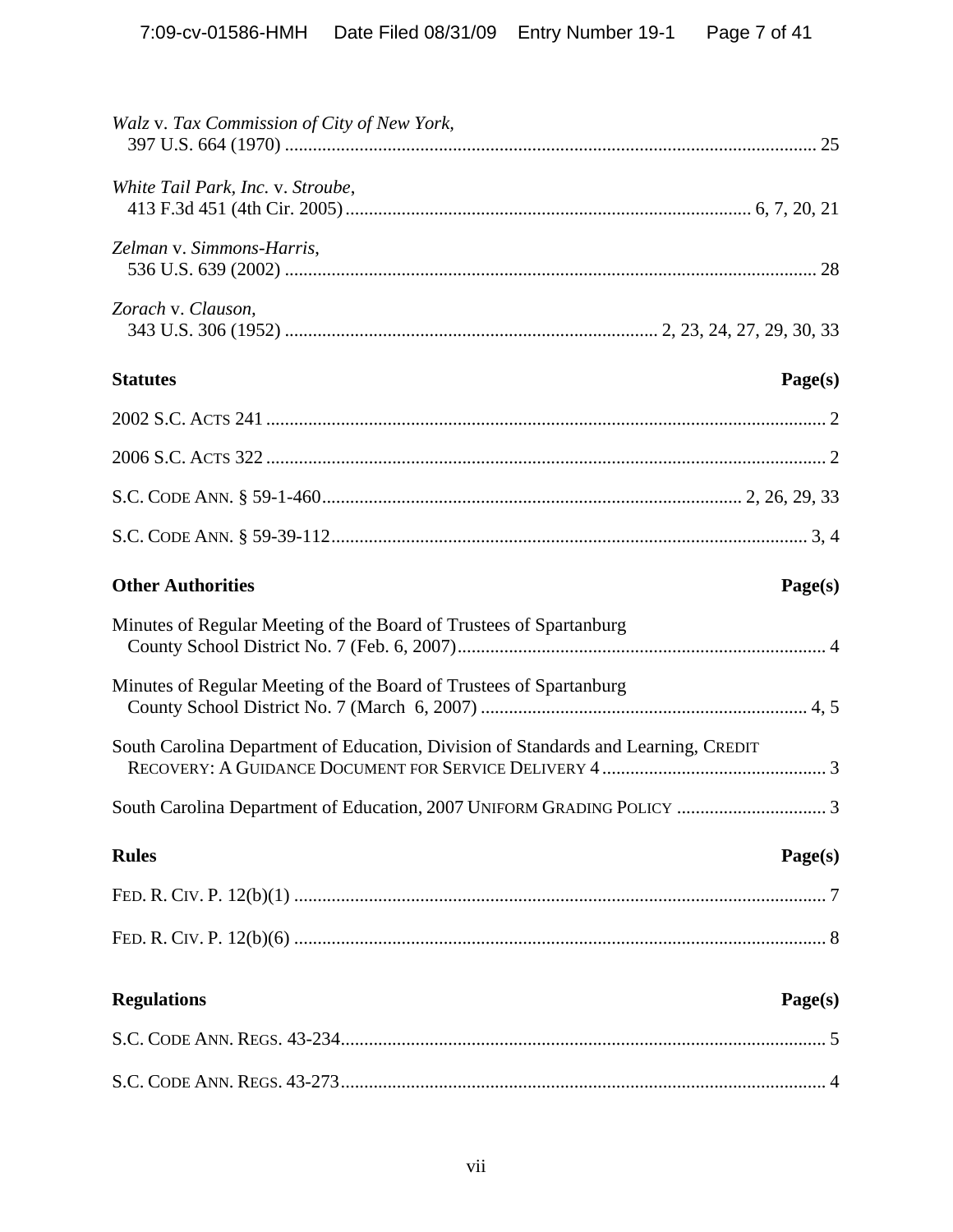#### **INTRODUCTION**

 This lawsuit is an indirect constitutional challenge to two South Carolina statutes enacted in 2002 and 2006. The first, the South Carolina Released Time for Religious Education Act, is designed to accommodate the beliefs of religious students by allowing them to be released to private religious educational programs during the school day. The second, the South Carolina Released Time Credit Act, allows students participating in released time programs to receive "Carnegie units"—credits toward graduation—for the instruction they receive as a part of an approved released time program. The standards the State uses for recognizing credits obtained from the released time program are borrowed from the regulations governing the transfer of credits from out-of-state schools or private schools, religious or non-religious.

 Plaintiffs—a Wisconsin-based advocacy group, the Freedom From Religion Foundation, and two Spartanburg parents—have chosen not to challenge the Released Time Acts directly. Instead, they seek a declaration that the released time policy of Spartanburg School District No. 7 violates the Establishment Clause. However, because the School District's released time policy hews very closely to the language of the Released Time Acts, granting the Plaintiffs the relief they seek would effectively invalidate the Released Time Acts themselves, immediately suspending their operation across South Carolina.

 Happily, the Court need not—indeed, cannot—take this drastic step. First, Plaintiffs lack standing to bring most parts of their lawsuit, significantly narrowing its scope. In particular, Plaintiff Freedom From Religion Foundation should be dismissed from the case altogether for lack of organizational standing.

Second, Plaintiffs' attack on the Released Time Acts fails because they have not stated an Establishment Clause claim that would allow the Court to grant them the relief they seek.

1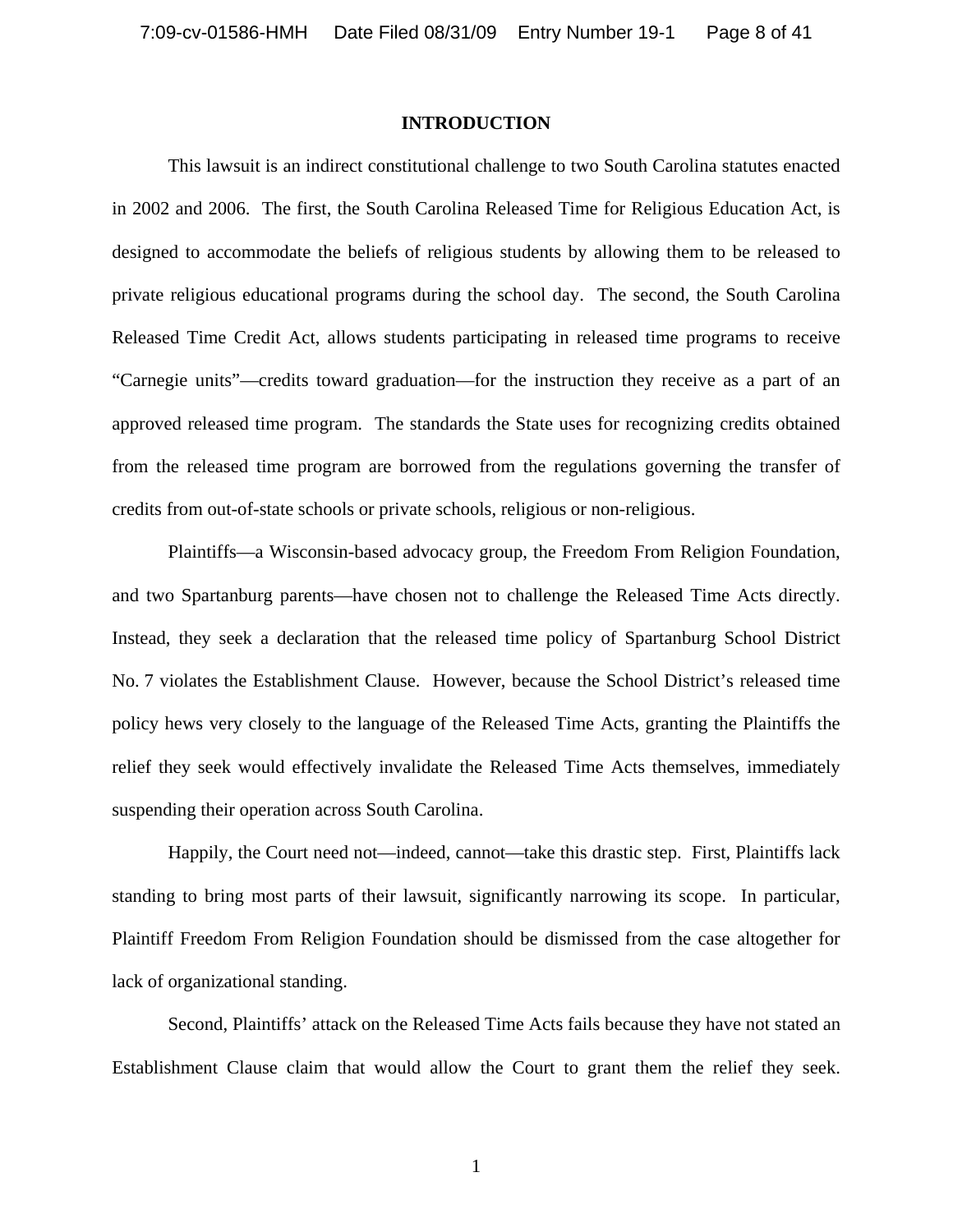Longstanding Supreme Court and Fourth Circuit precedent make clear that released time programs—even those that result in some credit toward graduation from public school—are constitutionally unobjectionable. The Court should dismiss the entire lawsuit on that basis.

#### **FACTUAL AND PROCEDURAL BACKGROUND**

For a number of years, the state of South Carolina has permitted public high school students to be released from classes for a portion of the school day to attend religious instruction.<sup>1</sup> See S.C. CODE ANN.  $\S$  59-1-460. Such released time programs were implemented across the nation after the Supreme Court's decision in *Zorach* v. *Clauson,* 343 U.S. 306 (1952).2 In South Carolina alone, 6500 students at 71 public schools participate in released time programs each week. Docket Entry No. 1, Complaint ("Cmplt.") at Ex. A. South Carolina's original released time statute permitted students to have excused absences for religious instruction, meaning that their attendance at religious classes would not delay graduation or subject them to truancy enforcement. *See* S.C. CODE ANN. § 59-1-460.

Although this 2002 law permitted released time programs, it did not confer on school districts the authority to confer credit hours (or "Carnegie units") on students participating in such programs. Over time, the lack of credit hours eroded South Carolina's released time policy: "the absence of an ability to award such credits has essentially eliminated the school districts' ability to accommodate parents' and students' desires to participate in released time programs." Cmplt. ¶ 18; 2006 S.C. ACTS 322 (preamble to the 2006 Act). For this reason, in 2006 the state legislature enacted the Released Time Credit Act, which permits "no more than two elective

<sup>|&</sup>lt;br>|<br>| The first law cited in the complaint was enacted in 2002. S.C. CODE ANN. § 59-1-460. The complaint also suggests that released time programs were active prior to 2002. *See* Cmplt. at Ex. A (describing program active in 1998).

<sup>2</sup> *See, e.g.,* 2002 S.C. ACTS 241 (preamble to 2002 Act); *Smith* v. *Smith,* 523 F.2d 121 (4th Cir. 1975).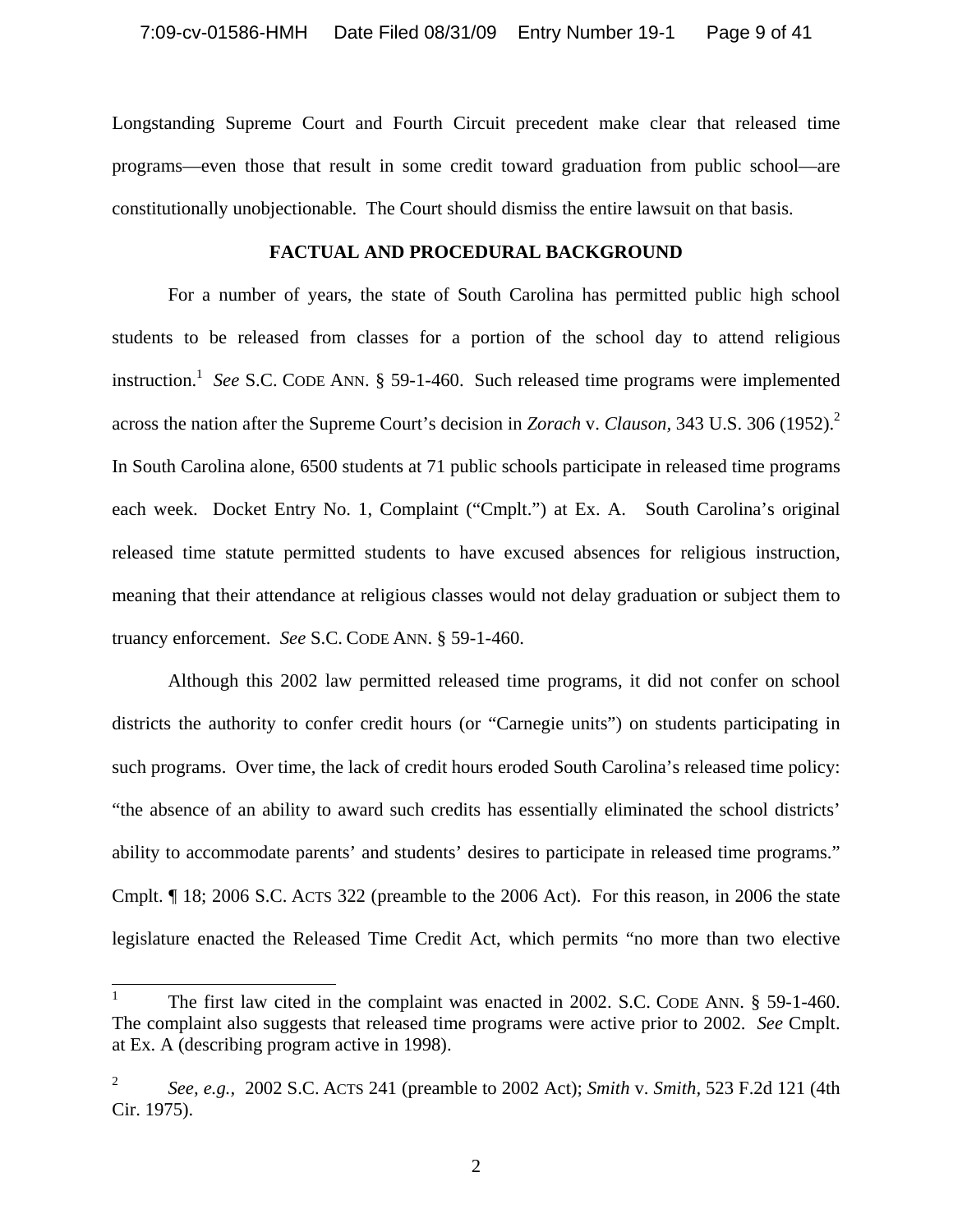Carnegie units for the completion of released time classes in religious instruction." Cmplt. ¶ 18; S.C. CODE ANN. § 59-39-112.

The criteria for awarding Carnegie units "are substantially the same criteria used to evaluate similar classes at established private high schools for the purpose of determining whether a student transferring to a public high school from a private high school will be awarded elective Carnegie units for such classes." *Id.* The statute also specifies that "classes in religious instruction are evaluated on the basis of purely secular criteria" and "not involve any test for, religious content or denominational affiliation." *Id.* 

Students in South Carolina may choose from a variety of elective Carnegie unit options. Students may enroll in dual-credit courses with local universities, earning both Carnegie units and college credit.<sup>3</sup> Students may take International Baccalaureate (IB) or Advanced Placement (AP) classes, which may be offered as traditional courses or may be "offered online and in other nontraditional settings." *Id.* Failing students can also make up credits using software-driven courses "aligned with South Carolina's Academic Standards."<sup>4</sup> State regulations require that letter grades be assigned for all courses for which Carnegie units are granted.<sup>5</sup>

The South Carolina Released Time Credit Act mandates that school districts, in deciding how many Carnegie units to award to students who complete a released time course, use "substantially the same criteria" used to determine to what units to award a student transferring

3

 3 SOUTH CAROLINA DEPARTMENT OF EDUCATION, 2007 UNIFORM GRADING POLICY ("Uniform Grading Policy") at 55-03-3 to 55-03-4 (2007), *available at*  http://ed.sc.gov/agency/Standards-and-Learning/Instructional-Promising-Practices/old/hsr/documents/INEZ2006UGP\_1ApprovedbySBE1-9-07.pdf.

<sup>4</sup> South Carolina Department of Education, Division of Standards and Learning, CREDIT RECOVERY: A GUIDANCE DOCUMENT FOR SERVICE DELIVERY 4, *available at*  http://ed.sc.gov/agency/Standards-and-Learning/.

<sup>5</sup> Uniform Grading Policy at 55-03-6.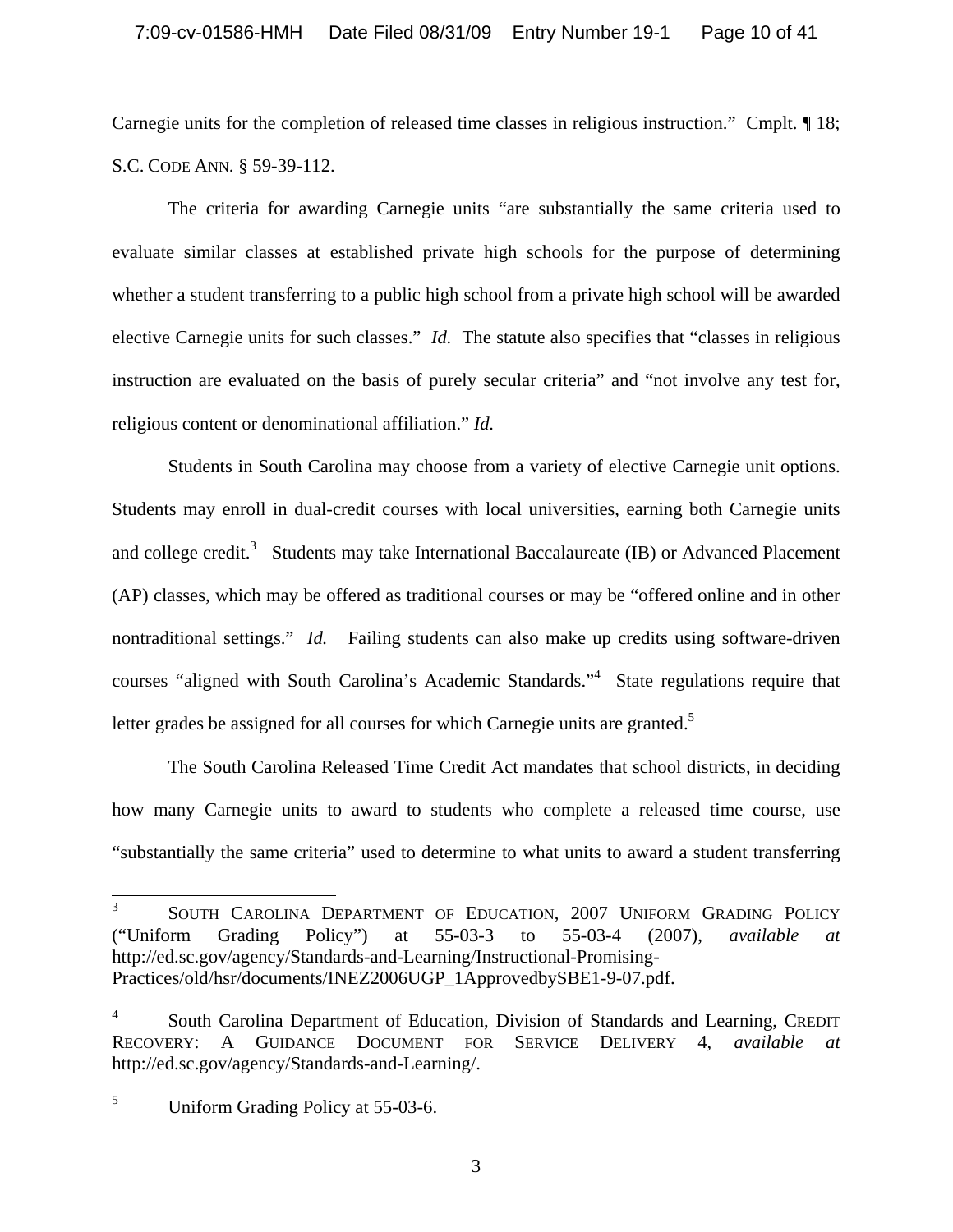to a public high school from a private high school. Cmplt. ¶ 18; S.C. CODE ANN. § 59-39-112. The rules governing how units will be credited to a student transferring into a South Carolina public high school are set forth at S.C. CODE ANN. REGS. 43-273.

After the state legislature passed the Released Time Credit Act, a representative of the Spartanburg County Bible Education in School Time<sup>6</sup> ("SCBEST") approached Defendant Spartanburg School District No. 7 ("School District") and expressed an interest in offering a released time class to students of Spartanburg High School, the only high school in the School District. Cmplt. ¶ 20. In the late 1990s, SCBEST offered classes to Spartanburg High School students, but had to discontinue the program because elective credit was not available for the course. *See* Cmplt. at Apx. A.

On January 9, 2007, a new released time policy modeled on S.C. CODE ANN. § 59-39-112 was proposed at a meeting of the Board of Trustees of the School District. Cmplt. ¶ 21. At a Board meeting on February 6, 2007, the proposed policy was read and approved for the first time, and at the March 7, 2007 Board meeting, the School District again read and officially passed the policy, entitled "Released Time for Religious Instruction" ("the Policy").<sup>7</sup> The Released Time Policy sets forth the criteria under which the School District will permit students to attend off-campus religious instruction courses during normal school hours. Cmplt. ¶ 23. For

 $\overline{\phantom{a}}$ 

 6 The Plaintiffs' Complaint incorrectly states that the "SC" in "SCBEST" stands for "South Carolina." *Compare* Cmplt. ¶ 20 *and* Cmplt. at Ex. A.

<sup>7</sup> See Cmplt. ¶ 21-23; *see also* Minutes of Regular Meeting of the Board of Trustees of Spartanburg County School District No. 7 (Feb. 6, 2007), and Minutes of Regular Meeting of the Board of Trustees of Spartanburg County School District No. 7 (March 6, 2007) ("March 6, 2007 Minutes"), *available at* http://www.spartanburg7.org/site\_res\_view\_folder.aspx? id=a6220e76-3fab-432d-9617-429499bd539b.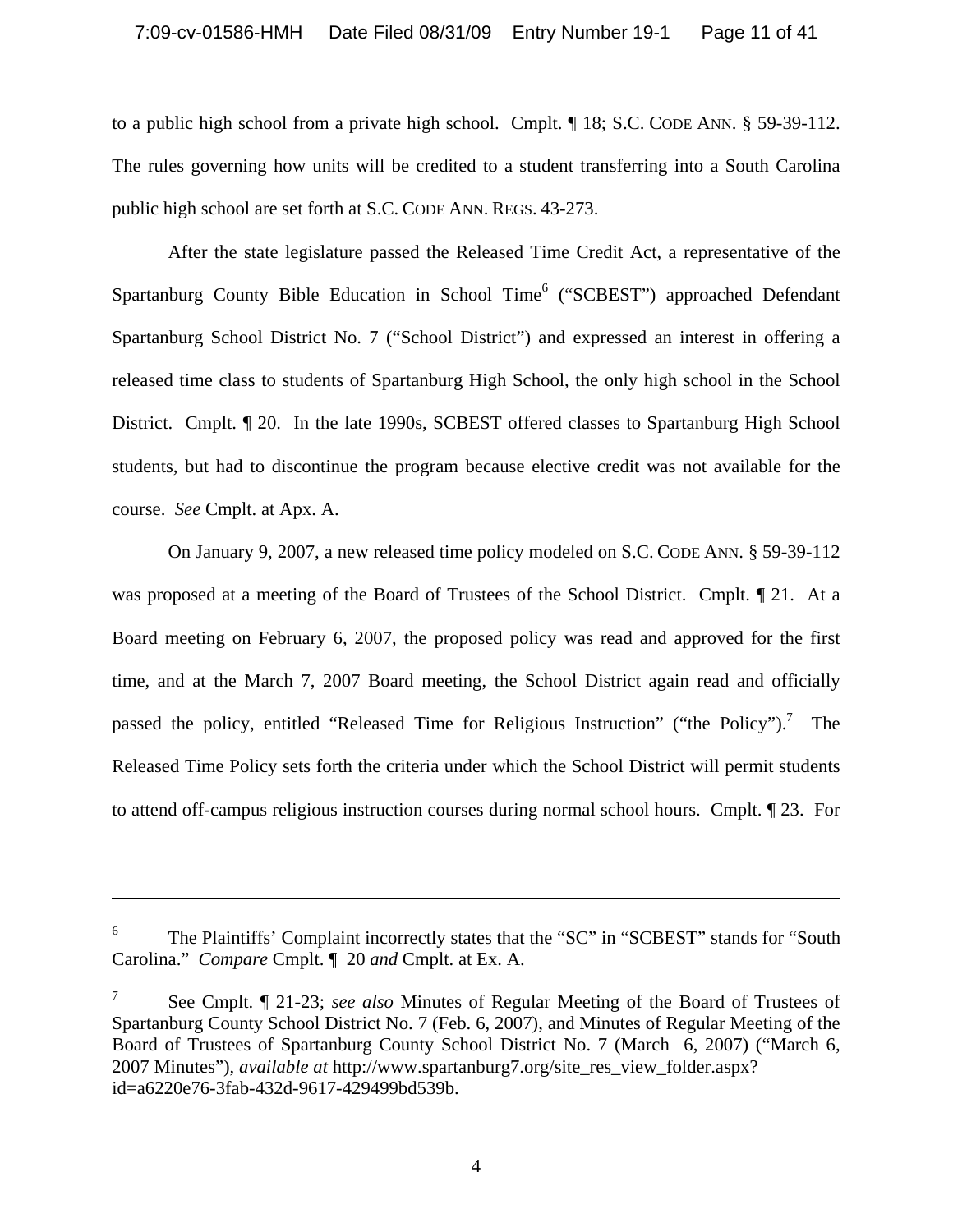classes that meet these criteria, students in the School District may earn up to two elective Carnegie unit credits.<sup>8</sup> See id.

In or around March 2007, SCBEST sent out a letter stating it would offer religious instruction classes eligible for school credit starting in August 2007. *See* Cmplt. at Ex. A. Plaintiffs allege SCBEST sent the letter to the addresses of rising 10th, 11th, and 12th grade students, and that it obtained the letter from the School District. Cmplt. ¶ 9. The letter directed parents and students to the SCBEST website and provided a registration card for interested families. Cmplt. at Ex. A. Among the individuals receiving the letter were Plaintiffs Robert Moss and Ellen Tillett. $9$  Cmplt.  $\P 9$ .

Plaintiff Robert Moss, whose child attends Spartanburg High School, drafted written remarks opposing the released time Policy, which were presented (apparently by Heidi Moss) at the March 6 School Board meeting. Cmplt. ¶ 9; March 6, 2007 Minutes at 4. Heidi Moss stated that the Policy was unconstitutional and that she was contacting the ACLU to file a lawsuit against the School District. *See* March 6, 2007 Minutes at 4. Because of these comments, Robert Moss alleges that he was "subjected to adverse public comment," but does not explain who made the adverse comments publicly or whether he actually attended the March 6, 2007 Board meeting. Cmplt. ¶ 9; *see also* March 6, 2007 Minutes. Moss also alleges that on either this or another occasion, he complained to the Chairman of the School District's Board of

 8 Under regulations established by the South Carolina Department of Education, to qualify for a South Carolina high school diploma, a student must earn a total of 24 units of credit, or Carnegie units, in state-approved courses. Seven of these required units may come from electives. *See* http://ed.sc.gov/features/backtoschool/gradreq.html; S.C. CODE ANN. REGS. 43- 234.

<sup>9</sup> Plaintiffs do not allege when the letter was received. The text of the letter suggests that may have been sent after the first reading and approval of the Policy. *See* Ex. A ("The District 7 School Board recently granted SCBEST approval to being offering this class for elective credit.").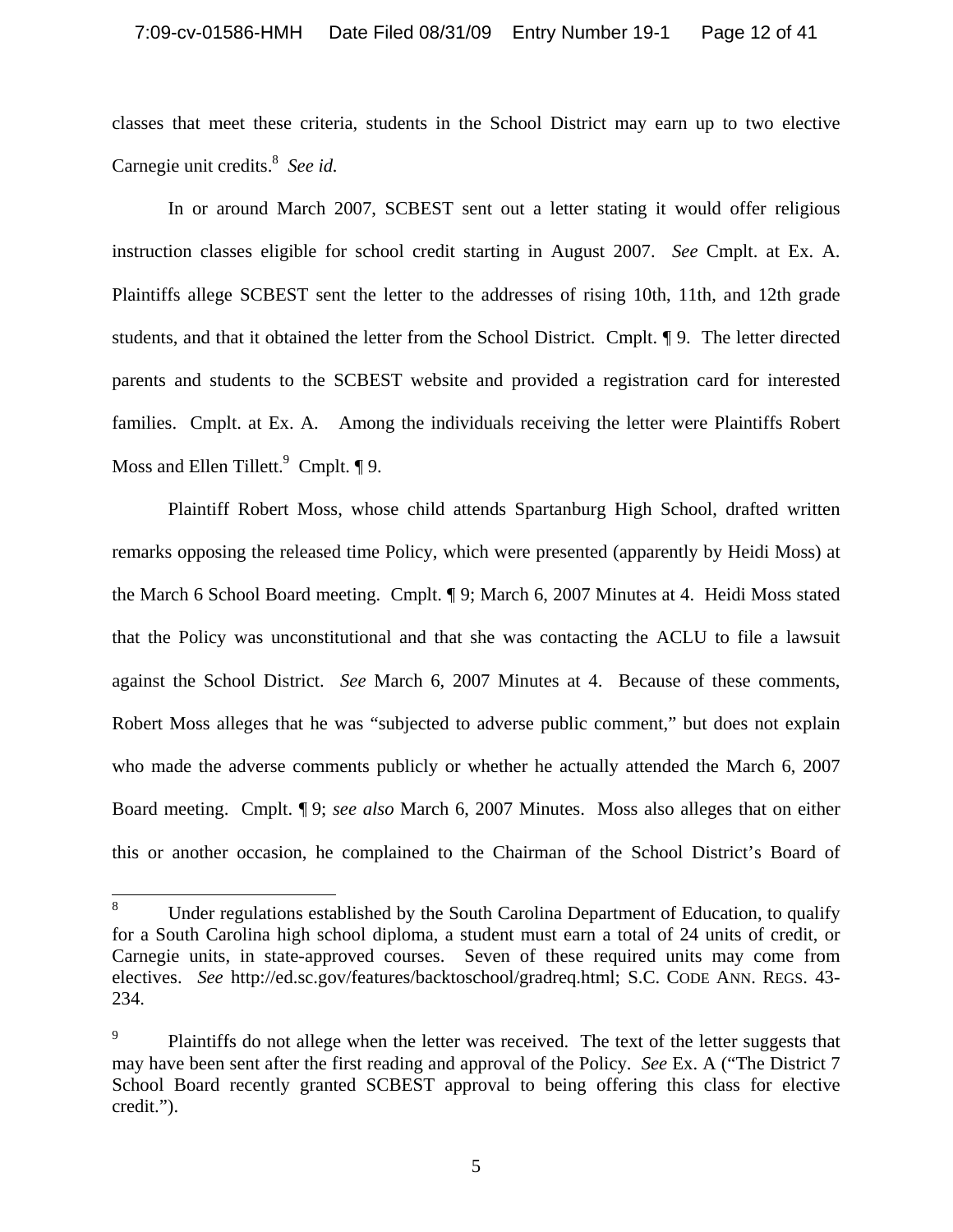Trustees and its Acting Superintendent about the Released Time Policy; he alleges that they "summarily" dismissed his complaints. Cmplt. ¶ 9.

The Policy was finally adopted at the March 6, 2007 Board meeting and, beginning in August 2007, SCBEST began offering released time classes for interested students. Cmplt. ¶ 25. The number of students in the classes has been small—fourteen total over four semesters—and the program makes only minimal claims on the School District's administrative staff. Declaration of Thomas D. White, Jr. ("White Decl.")  $\P$  3-4.<sup>10</sup> The administrative time spent by School District staff on the released time program "has never amounted to more than five employee hours per school year." White Decl. ¶ 4. The released time courses SCBEST teaches are overseen by Oakbrook Preparatory School, an accredited private high school located in Spartanburg, South Carolina. Cmplt. ¶ 35. Oakbrook Preparatory School receives information regarding students' progress from SCBEST and at the conclusion of the semester submits the students' grades to the School District. Cmplt. ¶ 35.

Plaintiffs—Moss, Tillett, and the Wisconsin-based advocacy organization Freedom From Religion Foundation ("FFRF") —filed this lawsuit in June 2009, seeking a declaratory judgment, pursuant to 28 U.S.C. § 2201, that the Defendant, Spartanburg County School District No. 7 ("School District") violated the First Amendment of the United States Constitution in implementing its Released Time for Religious Education Policy ("Released Time Policy"). Cmplt. ¶ 4. Plaintiffs have not directly challenged the underlying South Carolina statutes cited in the Released Time for Religious Education Policy. *See* Cmplt. ¶ 4, 39. Plaintiffs do not say they are seeking damages, but do seek attorney's fees. Cmplt. ¶ 39.

 $\overline{a}$ 

<sup>&</sup>lt;sup>10</sup> The Court may consider this evidence "outside the pleadings without converting the proceeding to one for summary judgment." *White Tail Park, Inc.* v. *Stroube*, 413 F.3d 451, 459 (4th Cir. 2005) (quotation omitted).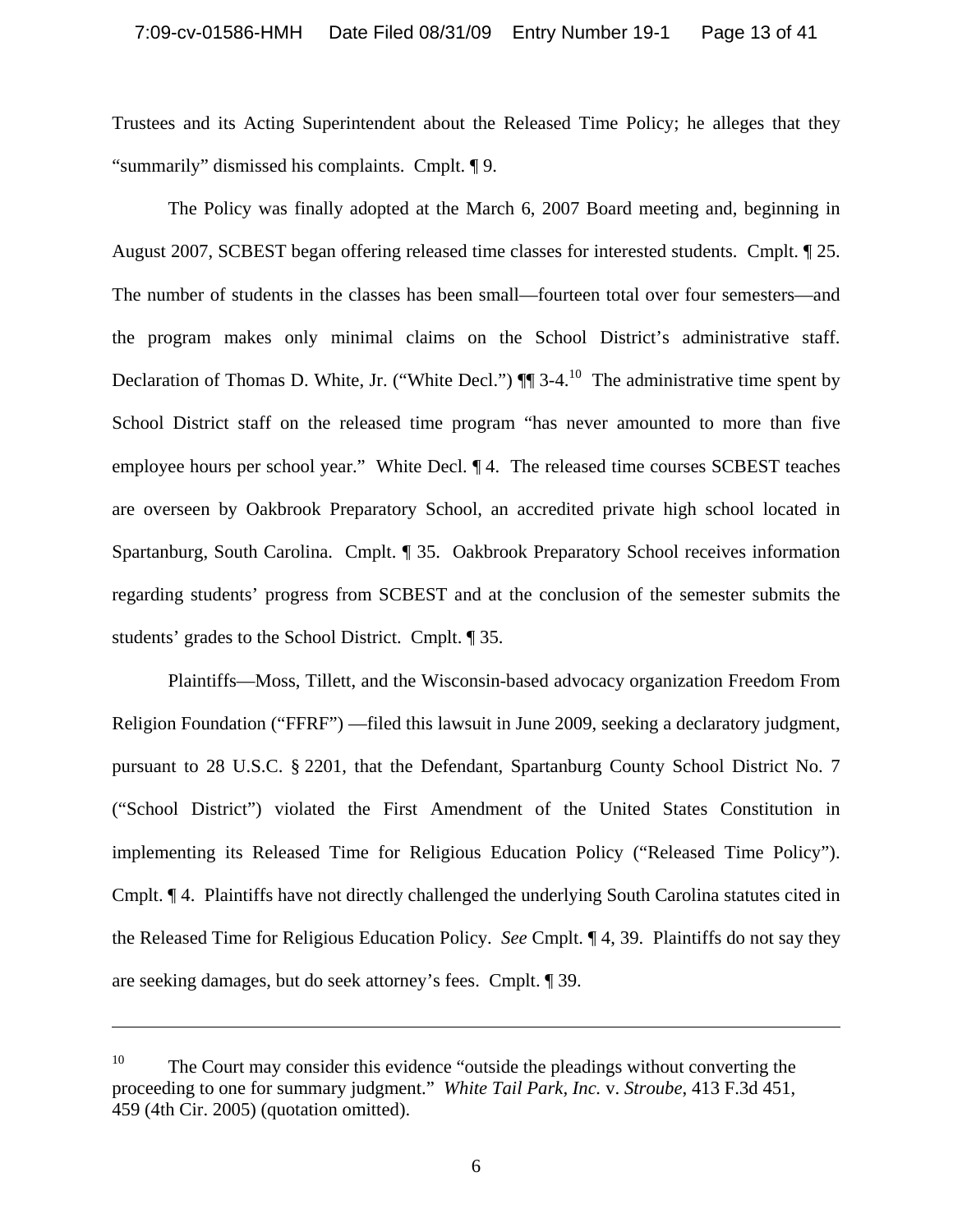Plaintiffs Moss and Tillett claim that they and their minor children have suffered various harms flowing from the School District's implementation of its Released Time Policy. Cmplt. ¶¶ 6–13, 17–37. They allege that they and their minor children have each been offended by and emotionally affected by the School District's implementation of the Released Time Policy. Cmplt. ¶ 9. The Moss and Tillett allege that they and their minor children have come into "offensive contact" with the School District's implementation of the Released Time Policy. Cmplt. ¶ 10. The Moss and Tillett also allege that they and each of their minor children have formed a belief that the School District's implementation of the Released Time Policy violates the Establishment Clause of the First Amendment and the Equal Protection Clause of the Fourteenth Amendment to the United States Constitution. Cmplt. ¶ 8.

FFRF alleges that 82 of its 13,700 members live in South Carolina, but does not allege that any of its members live within the boundaries of the School District, or in the city of Spartanburg. Cmplt. ¶ 14. FFRF also does not allege that any of its members pay taxes specifically to support Spartanburg County School District No. 7. *See id.* 

#### **STANDARD OF REVIEW**

 This Court must dismiss the lawsuit if it finds that it "lack[s] subject-matter jurisdiction" over Plaintiffs' claims. FED. R. CIV. P. 12(b)(1). "When, as here, a defendant challenges the existence of subject-matter jurisdiction in fact, the plaintiff bears the burden of proving the truth of such facts by a preponderance of the evidence." *United States ex rel. Vuyyuru* v. *Jadhav*, 555 F.2d 337, 347 (4th Cir. 2009). In determining whether jurisdiction exists, the district court "may consider evidence outside the pleadings without converting the proceeding to one for summary judgment." *White Tail Park, Inc.* v. *Stroube*, 413 F.3d 451, 459 (4th Cir. 2005) (quotation omitted).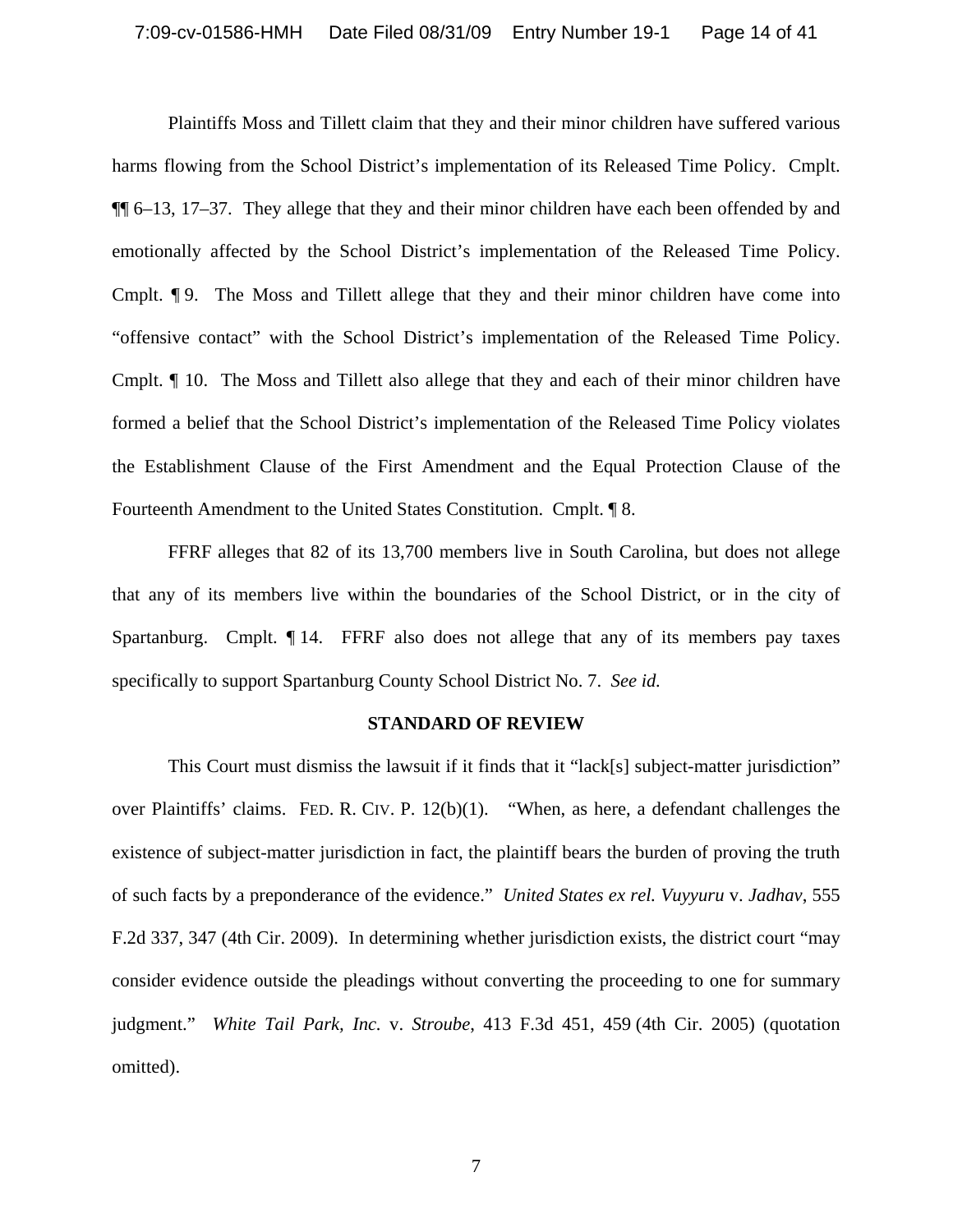This Court must also dismiss Plaintiffs' claims if they "fail[] to state a claim upon which relief can be granted." FED. R. CIV. P.  $12(b)(6)$ . When reviewing a  $12(b)(6)$  motion, the district court "will construe factual allegations in the non-moving party's favor and will treat them as true, but the court is not bound by the complaint's legal conclusions." *Robinson* v. *American Honda Motor Co.*, 551 F.3d 218, 222 (4th Cir. 2009) (citation omitted). To survive a Rule 12(b)(6) motion to dismiss, "the facts alleged 'must be enough to raise a right to relief above the speculative level' and must provide 'enough facts to state a claim to relief that is plausible on its face.'" *Id*. (quoting *Bell Atlantic Corp.* v. *Twombly,* 127 S.Ct. 1955, 1965 (2007)).

#### **ARGUMENT**

This Court should address both Plaintiffs' standing and the merits of their claims. Since standing is a "threshold matter," the Court should address standing first. *Steel Co.* v. *Citizens for a Better Environment*, 523 U.S. 83, 94 (1998). Plaintiffs are unable to demonstrate three of the four forms of Establishment Clause standing they claim, and the complaint should therefore be dismissed to the extent it relies on any of those bases for standing.

Plaintiffs' allegations are also not enough to make out an Establishment Clause claim on the merits because they do not allege facts that would support improper purpose, the effect of advancing religion, or the entangling of church and state. Therefore the Court should dismiss the complaint in its entirety, with prejudice.

#### **I. Plaintiffs lack three of the four kinds of standing they claim.**

#### **A. Plaintiffs' four kinds of standing.**

 Article III, Section 2 of the Constitution restricts the federal courts to addressing actual cases and controversies. "Among '[t]he several doctrines that have grown up to elaborate that requirement,' the one 'that requires a litigant to have 'standing' to invoke the power of a federal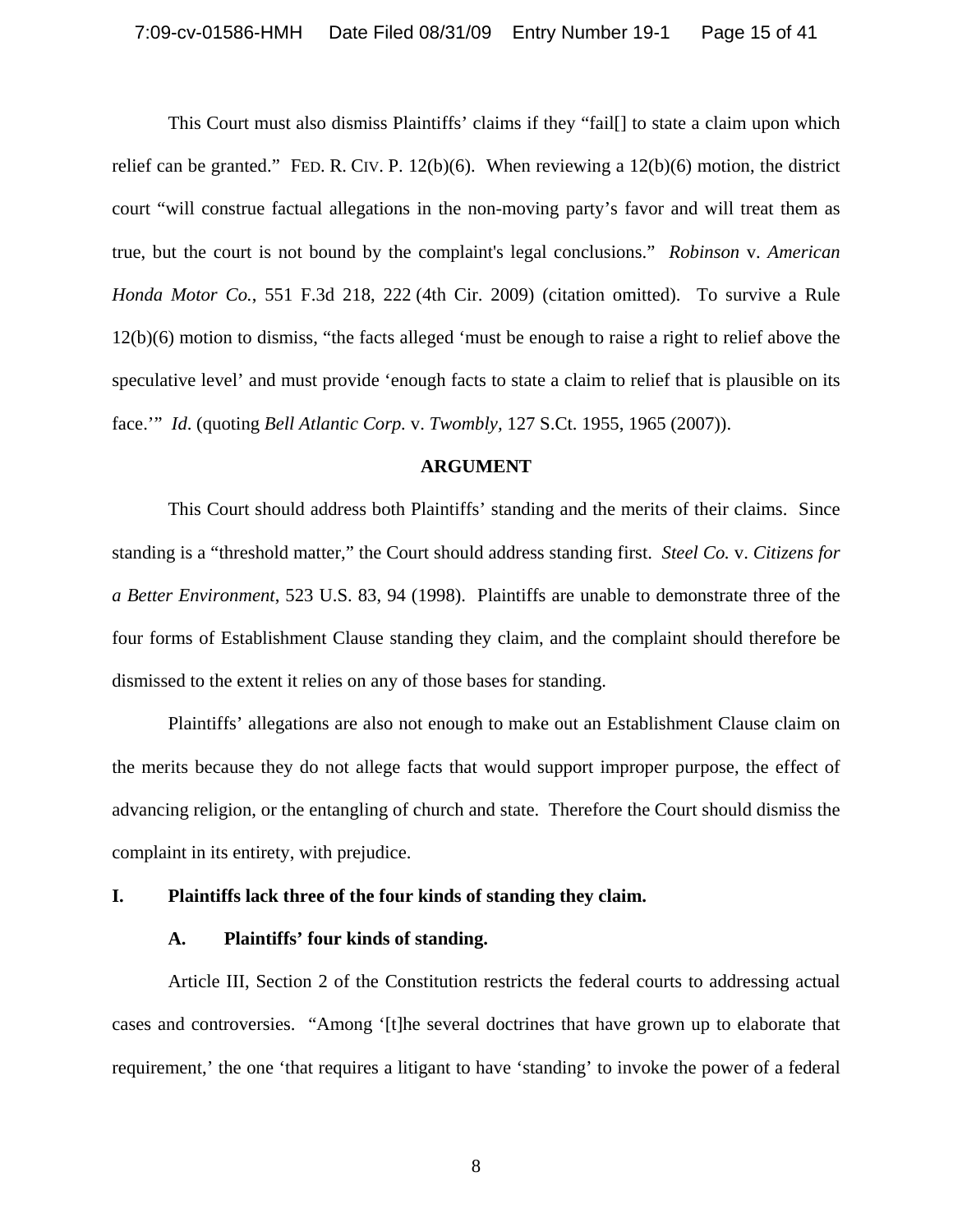### 7:09-cv-01586-HMH Date Filed 08/31/09 Entry Number 19-1 Page 16 of 41

court is perhaps the most important.'" *Friends for Ferrell Parkway, LLC* v. *Stasko*, 282 F.3d 315, 320 (4th Cir. 2002) (quoting *Allen* v. *Wright*, 468 U.S. 737, 750 (1984)). In order to satisfy Article III standing requirements, "a plaintiff must show that (1) [she] has suffered an 'injury in fact' that is (a) concrete and particularized and (b) actual or imminent, not conjectural or hypothetical; (2) the injury is fairly traceable to the challenged action of the defendant; and (3) it is likely, as opposed to merely speculative, that the injury will be redressed by a favorable decision." *Stephens* v. *County of Albemarle*, 524 F.3d 485, 491 (4th Cir. 2008) (quoting *Friends of the Earth* v. *Laidlaw Envtl. Servs.,* 528 U.S. 167, 180–81 (2000)).

 In this case, it is unclear from the Complaint whether Plaintiffs have standing to bring this action, because Plaintiffs do not specifically allege any form of standing in the Complaint. Instead, they present certain facts that appear to be offered to support different forms of standing. Based on these facts, Plaintiffs appear to assert by implication four grounds of standing:

- 1. Municipal taxpayer standing (for Plaintiffs Moss and Tillett) (Cmplt. ¶¶ 6, 13);
- 2. "Offended observer" standing (for Plaintiffs Moss and Tillett) (Cmplt. ¶¶ 9, 10)
- 3. "GPA standing" (for Plaintiffs Moss and Tillett) (Cmplt. ¶ 11)
- 4. Organizational standing (for Plaintiff FFRF) (Cmplt. ¶ 14)

 For purposes of this motion only, the School District concedes that there do not appear to be enough facts in the Complaint for the Court to determine at this stage of the lawsuit whether Moss and Tillett have "GPA standing," that is, standing to claim that their children have suffered from a loss in class rank due to the existence of SCBEST's program. However, Plaintiffs clearly lack the three other forms of standing. The Court should rule on whether Plaintiffs possess these other forms of standing before it reaches the merits, since that will both significantly narrow the issues remaining in the lawsuit as well as what remedies Plaintiffs might be entitled to. *See*, *e.g.*,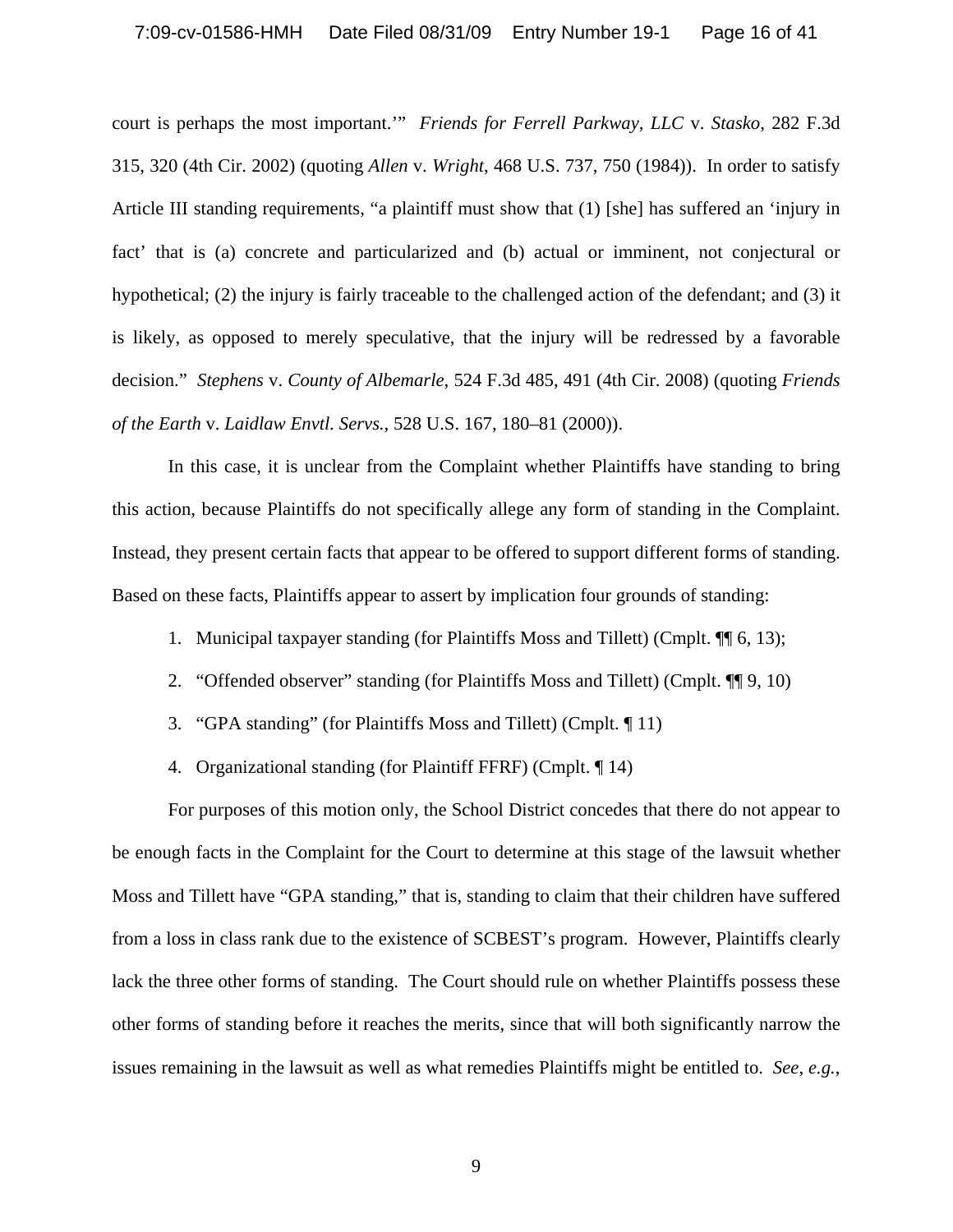*Davis* v. *Federal Election Comm'n*, 128 S.Ct. 2759, 2769 (2008) ("a plaintiff must demonstrate standing for each claim he seeks to press and for each form of relief that is sought") (internal quotation marks and citation omitted).

### **B. Moss and Tillett do not have municipal taxpayer standing.**

Moss and Tillett fail to meet the most basic requirements of municipal taxpayer standing. Neither Moss nor Tillett alleges facts sufficient to establish an injury in fact, much less one which could be addressed through a favorable judicial decision.<sup>11</sup>

# *1. Moss and Tillett have suffered no injury.*

To establish an "injury-in-fact," Plaintiffs must demonstrate that they are "directly affected by the laws and practices against [which] their complaints are directed.'" *Koenick* v. *Felton*, 190 F.3d 259, 263 (4th Cir. 1999) (quoting *Abington Township Sch. Dist.* v. *Schempp*, 374 U.S. 203, 224 n.9 (1963)). Plaintiffs' alleged injuries must concern "the invasion of a legally protected interest which is concrete and particularized, as well as actual or imminent." *Ferrell Parkway*, 282 F.3d at 320.

In order to have municipal taxpayer standing, Plaintiffs must show "an alleged improper expenditure of municipal funds." *Koenick*, 190 F.3d at 263. "[T]he 'injury' alleged in Establishment Clause challenges" is the "very 'extract [ion] and spen[ding]' of 'tax money' in aid of religion alleged by a plaintiff." *DaimlerChrysler* v. *Cuno,* 547 U.S. 332, 348 (2006).But a bare allegation of improper spending is not enough. The Supreme Court is clear that a complaint "requires more than labels and conclusions, and a formulaic recitation of the elements of a cause of action will not do…." *Bell Atlantic Corp.* v. *Twombly*, 550 U.S. 544, 555 (2007) (citing *Papasan* v. *Allain,* 478 U.S. 265, 286 (1986) (on a motion to dismiss, courts "are not

<sup>11</sup> FFRF does not allege that it has paid taxes to the School District, and therefore does not claim municipal taxpayer standing on its own behalf. *See* Cmplt. ¶ 14.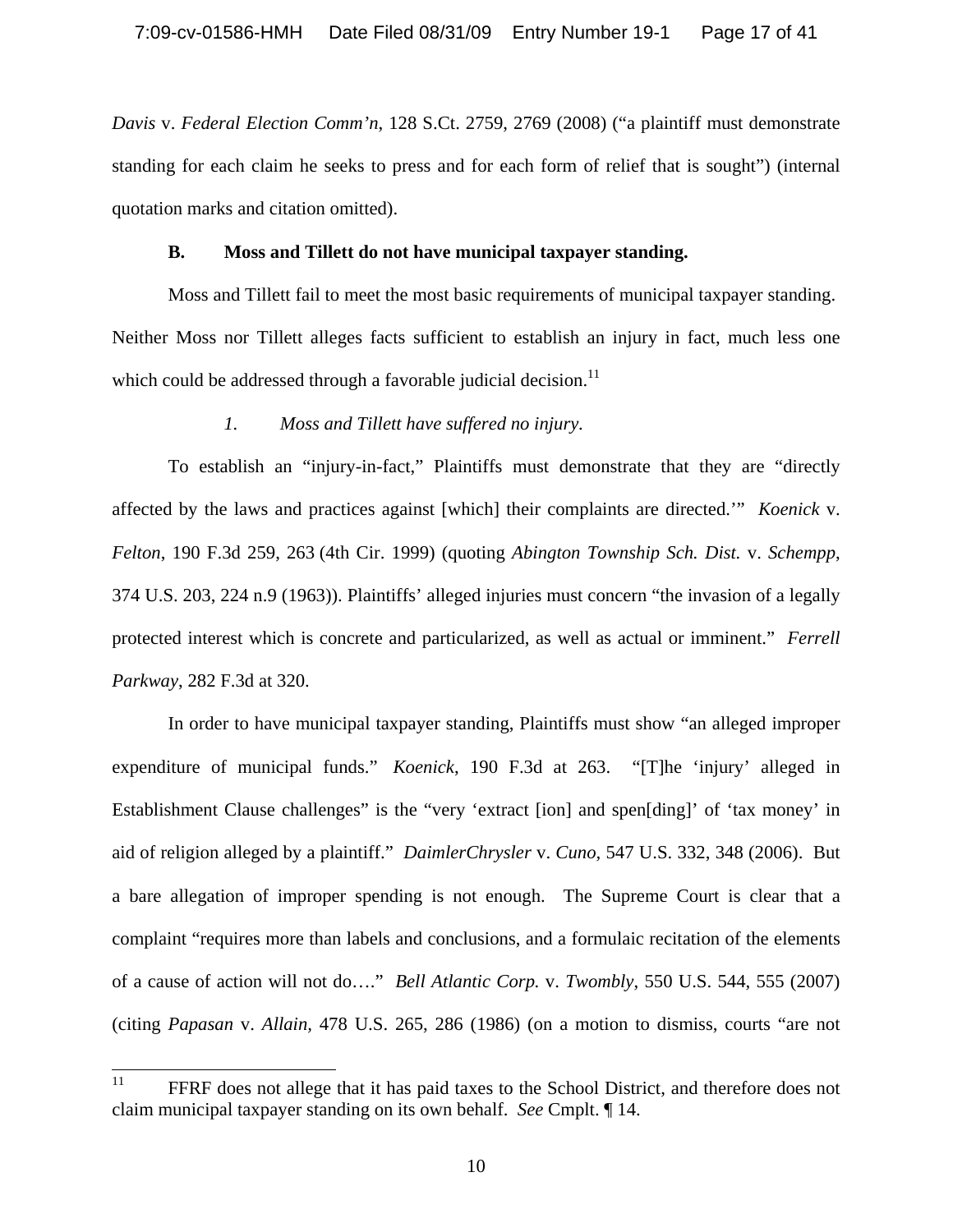bound to accept as true a legal conclusion couched as a factual allegation")).

Plaintiffs Moss and Tillett's only allegation regarding expenditures is that "Defendant has used measureable [sic] portions of its tax revenues to investigate and approve and implement the Policy." Cmplt. ¶ 13. This allegation is insufficient under *Twombly*, as it merely couches legal conclusions as fact. In addition, this allegation does not support standing because the Plaintiffs have not alleged an appropriation of tax dollars in support of the program, and Moss and Tillett cannot state a claim merely by challenging the amount of time spent by the School District debating the measure.

# a. None of Moss's and Tillett's money has been "extracted and spent" to pay for the SCBEST program.

Moss and Tillett have no injury because they fail to allege an appropriation of tax dollars in support of the program. Their only allegation on this point—small amounts of administrative effort or resources—is not actionable under the Establishment Clause. This has been true since the Supreme Court first elucidated municipal taxpayer standing in *Doremus* v. *Bd. of Educ.*, 342 U.S. 429 (1952). There, the court rejected a state and municipal taxpayer challenge to Bible readings in public schools because "[t]here is no allegation that this activity is supported by any separate tax or paid for from any particular appropriation or that it adds any sum whatever to the cost of conducting the school." *Doremus,* 342 U.S. at 433. Here, plaintiffs failed to identify any appropriation in support of the program or point to any cost increases resulting from administration of the program.

A few minutes of time from an existing employee—even if those few minutes occur on a daily basis—is insufficient to create an injury for the purposes of municipal taxpayer standing. *See Doremus,* 342 U.S. at 430–31 (describing daily Bible readings). Moreover, as the Complaint affirms, the official policies of both the state of South Carolina and the School Board are to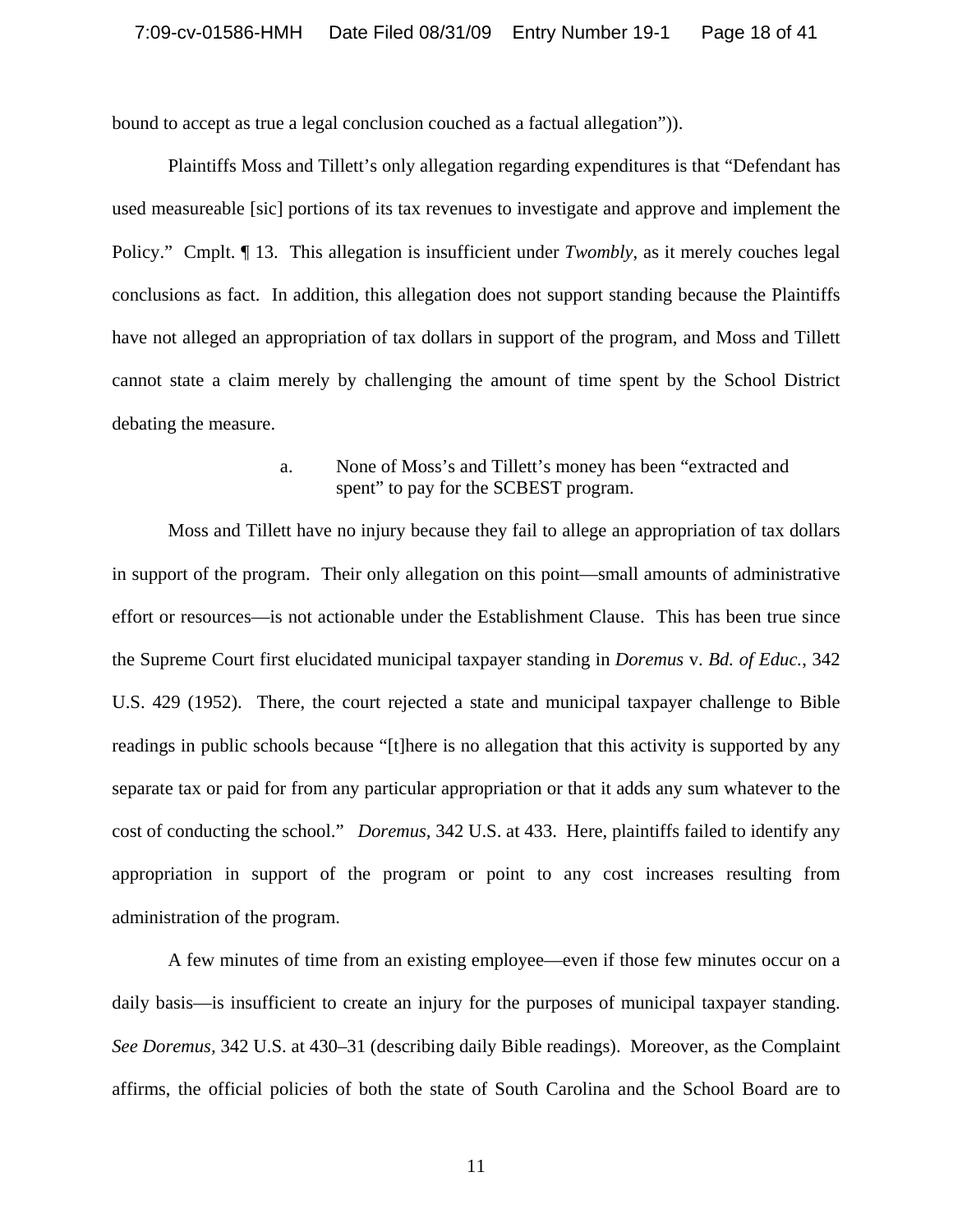ensure that no public funds are used to support the released-time program. *See* Cmplt. ¶ 17 ("no public funds are expended and no public school personnel are involved in providing the religious instruction") (quoting S.C. CODE ANN. § 59-1-460); Cmplt. ¶ 23 ("District officials [have] insure[d] that no public funds [have been] expended to support a released time program.") (quoting Policy). In fact, the total time spent administering the School District's Policy amounts to no more than a handful of hours per year of employee time. White Decl. ¶ 4. This is certainly far less than even the *de minimis* use of employee time in *Doremus,* which required a few moments of time from every teacher on a daily basis. *See Doremus,* 342 U.S. at 430–31. Thus the Complaint suggests, and the facts confirm, that any funds spent are *de minimis*.

This argument accords with the overwhelming weight of precedent on this point. Courts regularly apply *Doremus* to bar taxpayer suits where the plaintiffs cannot identify measurable appropriations in support of the allegedly unconstitutional policy.12 For example, in *Doe* v. *Madison School District No. 321*, 177 F.3d 789 (9th Cir. 1999) (en banc), a unanimous Ninth Circuit rejected a taxpayer challenge to prayers at a graduation ceremony because the

 $\overline{a}$ 

<sup>12</sup> *See, e.g., Altman* v. *Bedford Cent. Sch. Dist.*, 245 F.3d 49 (2d Cir. 2001) (holding municipal taxpayers cannot challenge school programs "simply because they are conducted 'by its paid employees,'… To confer taxpayer standing on such a basis would allow any municipal taxpayer to challenge virtually any governmental action at any time."); *Doe* v. *Duncanville Indep. Sch. Dist.*, 70 F.3d 402, 408 (5th Cir. 1995) (rejecting municipal taxpayer challenge to Bible distribution because school did not purchase or distribute Bibles and no school space was "set aside for this sole purpose"); *Friedmann* v. *Sheldon Comm'y Sch. Dist.,* 995 F.2d 802, 803 (8th Cir.1993) (rejecting state taxpayer challenge to graduation prayer because plaintiffs "have not shown any state money going to the invocation or benediction, which is what they contend violates the Establishment Clause."); *Gonzales* v. *North Township of Lake County,* 4 F.3d 1412 (7th Cir. 1993) (rejecting municipal taxpayer challenge to religious display because no town funds were spent to purchase or maintain the display); *Schneider* v. *Colegio de Abogados de Puerto Rico,* 917 F.2d 620 (1st Cir. 1990) (rejecting taxpayer challenge to government regulation because no additional employees were hired to oversee the program and the program was run out of existing offices); *Freedom From Religion Foundation, Inc.* v. *Zielke,* 845 F.2d 1463 (7th Cir. 1988) (rejecting municipal taxpayer challenge to Ten Commandments display because no government money was spent on the display).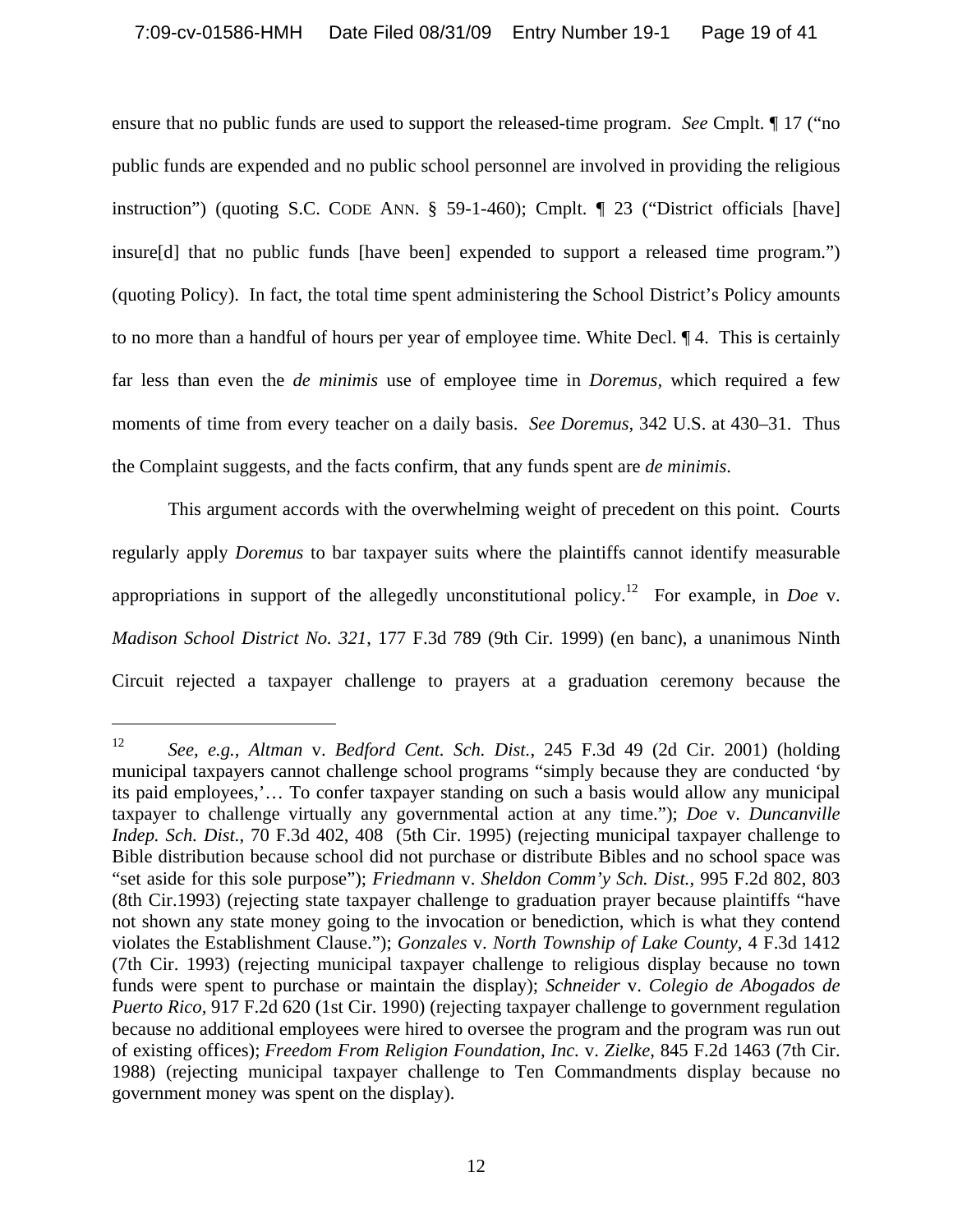expenditures in question "are ordinary costs of graduation that the school would pay whether or not the ceremony included a prayer."<sup>13</sup> *Id.* at 794. The court explained that these expenses were like those in *Doremus*, where "the school's expenditures for teachers' salaries, equipment, building maintenance, and the like were insufficient to confer taxpayer standing despite their indirect support of the Bible reading." *Id.* at 794. Similarly, in *ACLU-NJ* v. *Township of Wall,*  the Third Circuit rejected a municipal taxpayer challenge to religious holiday display because, even though the display was "set up with defendant's support, direction and/or approval," the employee time and town funds spent on the religious elements of the display were no "more than the de minimis expenditure that was involved in the Bible reading in *Doremus*." 246 F.3d 258, 263–64 (3d Cir. 2001) (Alito, J.). Minor expenditures of existing employee time and resources are not injuries under taxpayer standing doctrine.

By contrast, in *Koenick* v. *Felton,* a municipal taxpayer had standing because she could identify specific legislative expenditures—statutes mandating paid holidays surrounding Easter. 190 F.3d at 263–64. These measurable, statutorily-mandated expenditures—representing two full days of pay for all of the public school employees in the state—stand in sharp contrast to the minor claims on employee time in *Doremus*, *Madison*, *Duncanville*, and this case*.* 

Plaintiffs have not alleged that the Policy led the School District to hire additional employees, rent additional space, make specific appropriations, or otherwise added any cost whatsoever to the existing expense of running the school. Nor can they point to any statute mandating expenditures by the School District. To the contrary, the laws in question prohibit extra expenditures in support of the released time program. Plaintiffs' vague allegation of

 $\overline{\phantom{a}}$ 

<sup>&</sup>lt;sup>13</sup> That is not to say such displays can never be challenged, merely that they cannot be challenged by someone solely because he or she pays taxes.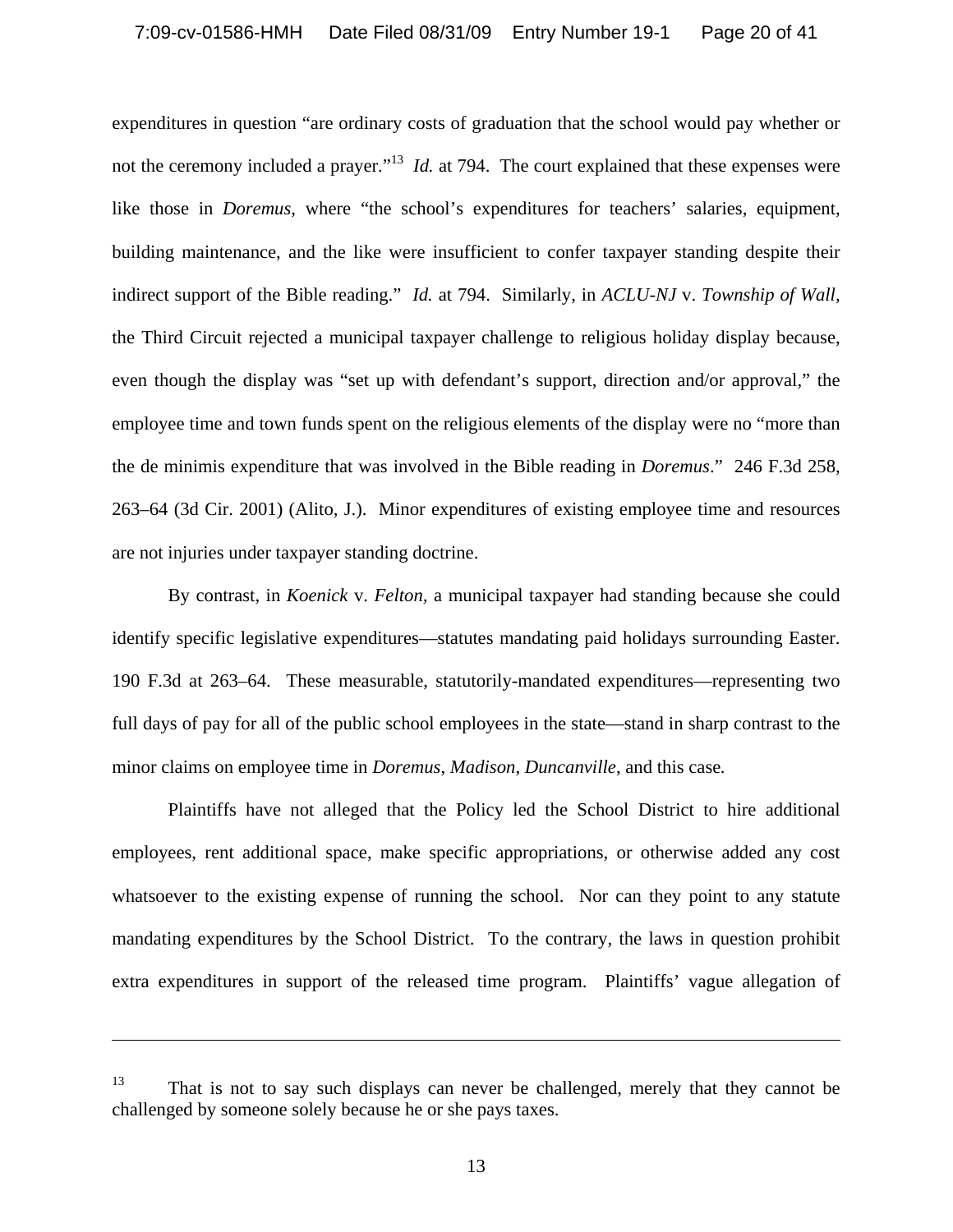"measureable portions of its tax revenues [used] to investigate and approve and implement the Policy" is insufficient to allege an injury under *Doremus*.

> b. Moss and Tillett cannot challenge time spent by the School District debating the measure.

Plaintiffs' next allegation does not lack for chutzpah. Plaintiffs claim that they have standing based on the time the School District spent to "investigate and approve" the Policy. Just as plaintiffs failed to identify any measurable expenditures associated with "implementing" the Policy, so too they fail to identify any appropriations used to investigate or approve the Policy. The School District already employs administrators whose job it is to research and approve programming and transfer credits. Plaintiffs fail to allege "a measurable appropriation or disbursement of school-district funds occasioned solely by the activities complained of." *Doremus,* 342 U.S. at 434.

If this allegation were actionable, then every policy the School District "investigat[ed] and approve[d]" could give rise to a taxpayer claim for misuse of funds. Such a broad rule would unquestionably "interpose the federal courts as 'virtually continuing monitors of the wisdom and soundness' of [school] fiscal administration," in violation of Supreme Court precedent. *DaimlerChrysler,* 547 U.S. at 346 (quotation omitted). The Court should reject this sweeping conception of municipal taxpayer standing.

## *2. Moss and Tillett also cannot show that any municipal taxpayer injury could be redressed by a decision in their favor.*

Under the redressability element of Article III standing, the plaintiff must demonstrate that it is "likely, and not merely speculative, that a favorable decision from the court will remedy the plaintiff's injury." *Ferrell Parkway*, 292 F.3d at 320; *see also Bishop* v. *Bartlett*, —F.3d—, 2009 WL 2341984, at \*4 (4th Cir., July 29, 2009). However, Moss and Tillett are also unable to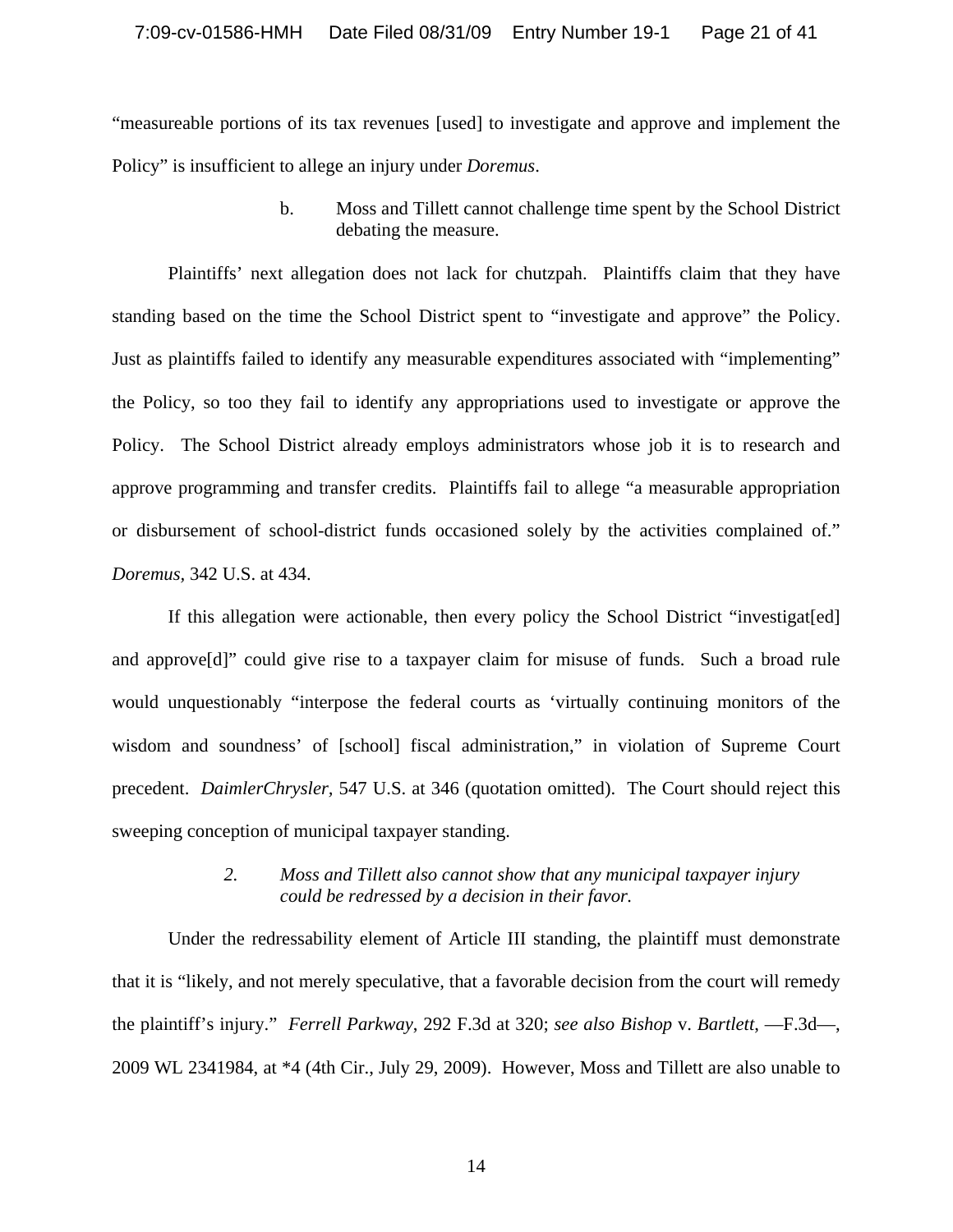#### 7:09-cv-01586-HMH Date Filed 08/31/09 Entry Number 19-1 Page 22 of 41

demonstrate that a decision in their favor would address their injury. The proper form of redress for taxpayers is "an injunction against the spending" which violates the Establishment Clause. *See DaimlerChrysler,* 547 U.S. at 348–49. But because they have identified no expenditures, much less any continuing or planned expenditures, there is nothing to enjoin.

Similarly, Plaintiffs are not entitled to restitution for any expenditures that occurred in the past. Even when taxpayers have standing in Establishment Clause cases, "this standing extends only to suits to enjoin the violation." *Laskowski* v. *Spellings*, 546 F.3d 822 (7th Cir. 2008); *see also Americans United for Separation of Church and State* v. *Prison Fellowship Ministries,* 509 F.3d 406, 428 (8th Cir. 2007) (finding that the lower court "abused its discretion in granting recoupment for services rendered" by a religious prison ministry to state prisons). Restitution is therefore unavailable to Moss and Tillett because they are Establishment Clause plaintiffs and seek a private remedy from a public institution.

Because Plaintiffs cannot get restitution, they can seek only injunctive and declaratory relief. But they failed to identify any continuing or planned expenditures by the School District. *See* Cmplt. ¶ 13 (alleging only past expenditures). The Court has no expenditures to enjoin. Nor can it issue a declaratory judgment on the propriety of past expenses, since that would do nothing to redress Plaintiffs' claims for improper past expenditures. For this reason, Plaintiffs' claims cannot be redressed by a favorable decision.

### **C. Plaintiffs lack "offended observer" standing.**

Plaintiffs Moss and Tillett also claim standing based on their "offensive contact" with the School District released time policy. The alleged "offensive contact" does not satisfy the elements of Article III standing.

15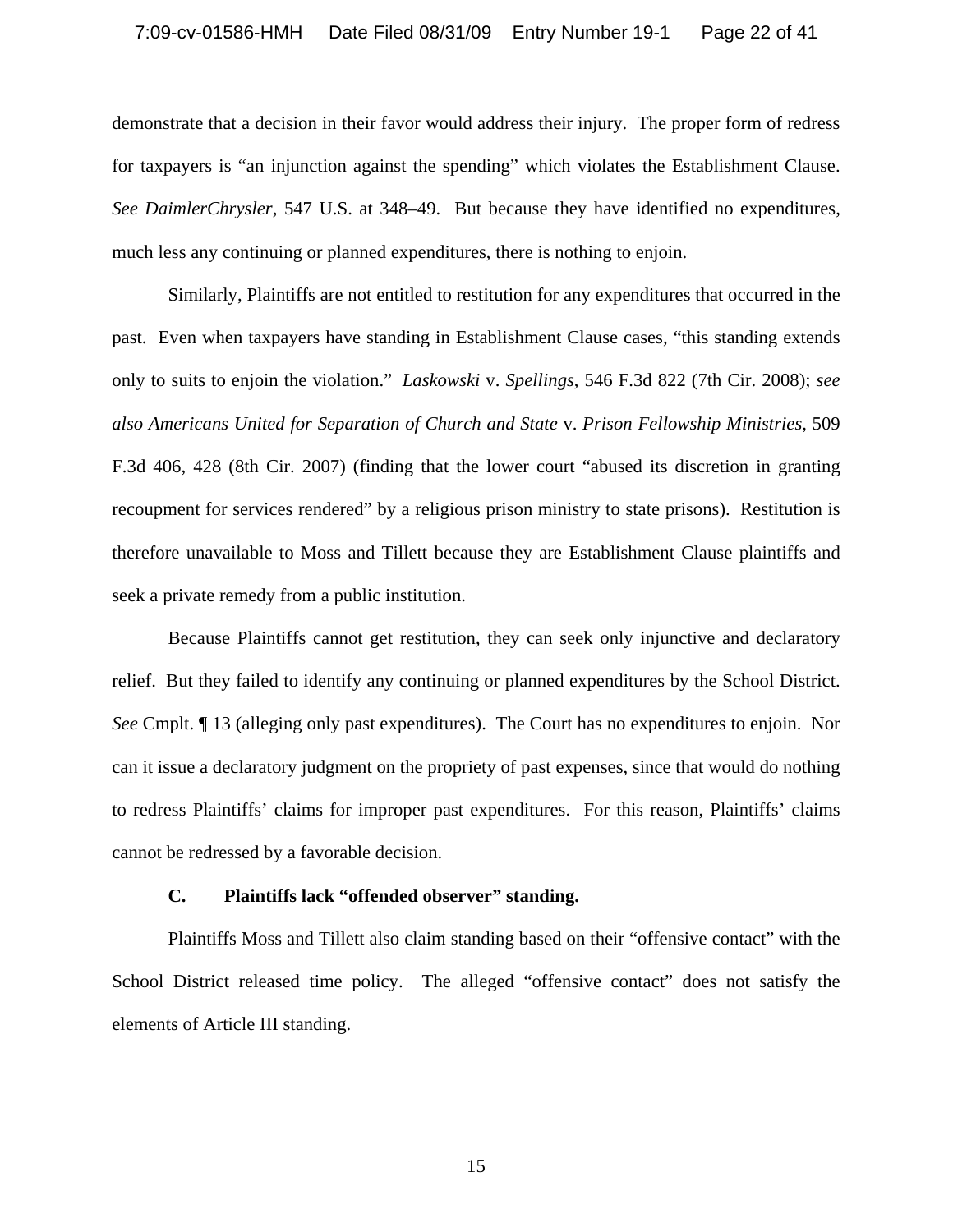## *1. A bare allegation of "offensive contact" is not a cognizable injury.*

As noted above, it is the plaintiff's burden to establish that he or she has suffered a concrete personal injury. This same standard applies to plaintiffs alleging violations of the Establishment Clause: "there is of course no 'sliding scale' of standing." *Suhre* v. *Haywood County*, 131 F.3d 1083, 1085 (4th Cir. 1997) (quoting *Valley Forge Christian College v. Americans United for Separation of Church and State, Inc.*, 454 U.S. 464, 484 (1982)) (citation omitted). A plaintiff must allege more than mere "psychological harm." *Valley Forge*, 454 U.S. at 484 . For example, a plaintiff in religious display case must still demonstrate "unwelcome direct contact with a religious display that appears to be endorsed by the state." *Suhre*, 131 F.3d at 1085.14

In their Complaint, Plaintiffs allege that each parent plaintiff and each minor child has come into "offensive contact" with the School District's implementation of the policy, but they are entirely vague as to what that offensive contact actually is. Cmplt. ¶ 9. Is the "offensive contact" Plaintiffs' mere knowledge that the Policy has been enacted? The receipt of the letter from SCBEST? The allegation that Moss received "adverse public comment"? Or the allegation that School District officials "summarily" responded to his complaints about the SCBEST program?

Plaintiffs' mere knowledge that the Policy has been enacted cannot be enough to count as "unwelcome direct contact with a religious display" under *Suhre*. By that standard, every person in the United States with any knowledge of the School District's Released Time Policy could sue

<sup>14</sup> Moreover, the continued existence of offended observer standing is somewhat in doubt. The Supreme Court has granted certiorari in an offended observer standing case appealed from the Ninth Circuit, and will hear argument in the fall. *See Salazar* v. *Buono*, No. 08-472, Questions Presented *available at* http://origin.www.supremecourtus.gov/qp/08-00472qp.pdf. The School District would be happy to provide further briefing on this point should it be helpful to the Court.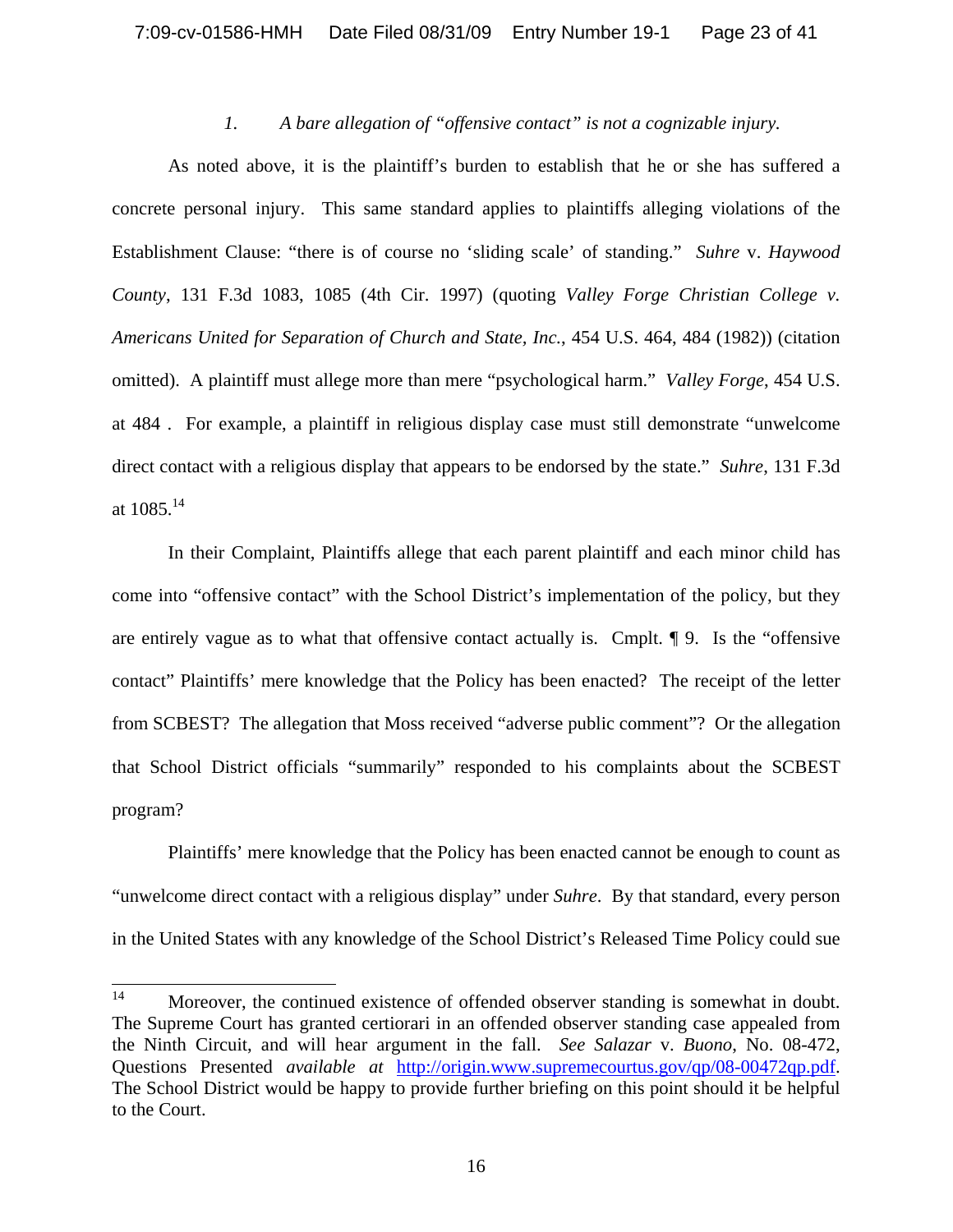the School District, wherever they happened to read about it in the paper or on the Internet. The Court is not required to reach this absurd result.

If the "offensive contact" is the letter SCBEST sent, there is no injury-in-fact. First, no reasonable observer could confuse this letter for a religious display that was endorsed by the School District. *Cf. Capitol Square Review & Advisory Bd.* v. *Pinette*, 515 U.S. 753, 779–80, (1995) (O'Connor, J., concurring in part and concurring in judgment) ("[T]he reasonable observer in the endorsement inquiry must be deemed aware of the history and context of the community and forum in which the religious [speech takes place].") This is plain even if the reasonable observer understands no more than what the Plaintiffs' Complaint sets forth: the SCBEST sent out its letter *before* the School District granted it permission to teach a course, under a policy the School District had not yet enacted. Cmplt. ¶ 9. Moreover, SCBEST is not a state actor, so its actions cannot give rise to liability. The School District's only involvement, allegedly providing an address list to SCBEST, is not enough to create "unwelcome direct contact."

 Moss also alleges that he was "subjected to adverse public comment" in response to his written remarks, and that the Chairman of the Board of Trustees and Acting Superintendent "summarily dismissed his concerns and objections" to the Released Time Policy. Cmplt. ¶ 9. These incidents, even if true, do not constitute cognizable injury. Comments from the public, however discourteous, cannot violate the Establishment Clause because they do not constitute state action. *See Habecker* v. *Town of Estes Park*, 518 F.3d 1217, 1225 (10th Cir. 2008) (FFRF case rejecting claim of Establishment Clause violation because "the independent action of some third party not before the court—rather than that of the defendant—was the direct cause of the plaintiff's harm.") (quotation omitted); *Pierce ex rel. Pierce* v. *Sullivan W. Central Sch. Dist*.,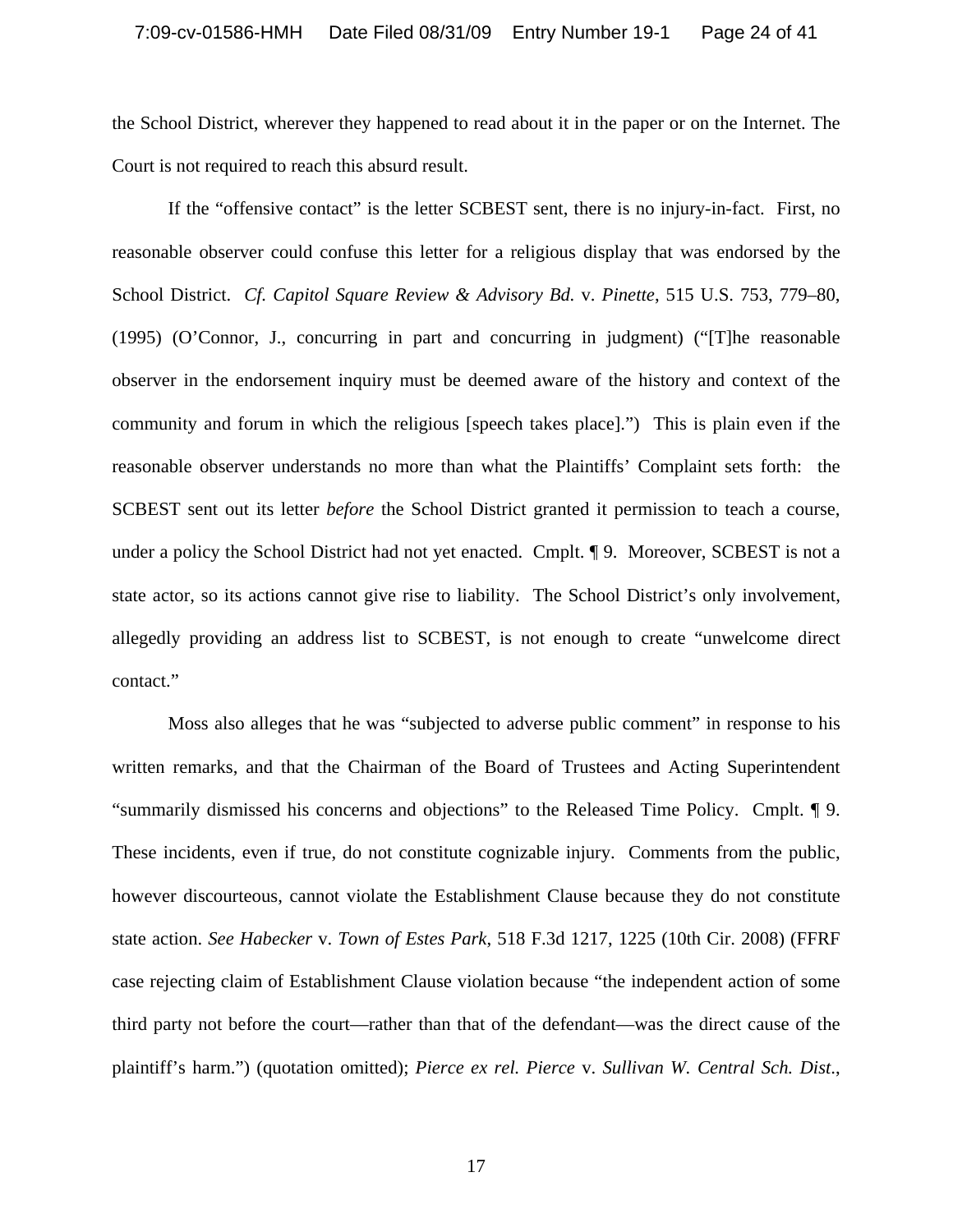379 F.3d 56, 60 (2d Cir. 2004) (rejecting claim based upon hurtful statements where "it was the students, not the School District, who said and did [the] hurtful things.").

Nor do School District officials violate the Establishment Clause by failing to respond to Plaintiff' Moss's complaints in the way he would like them to. *See Whitener* v. *McWatters*, 112 F.3d 740, 742 (4th Cir. 1997) ("if legislators of any political subdivision of a state function in a legislative capacity, they are absolutely immune from being sued under the provisions of § 1983.") (quotation omitted); *Collinson* v. *Gott*, 895 F.2d 994, 997 (4th Cir. 1990) (president of board of county commissioners enjoyed official immunity against claim that citizen's First Amendment rights were violated when president ruled him out of order at public meeting).

 In sum, Plaintiffs' allegations do not plausibly describe the invasion of any legally protected interest. Accordingly, the Plaintiffs' alleged "offensive contact" is not an injury-in-fact and the Court therefore lacks subject matter jurisdiction over these allegations.

# *2. Offensive contact with the SCBEST program is not traceable to the School District.*

Even assuming that the plaintiffs' allegations of "offensive contact" describe a concrete and non-speculative injury, plaintiffs have no standing because the contact they describe was with third parties not before the court, either unnamed citizens at a school board meeting, or SCBEST.

The traceability requirement "ensures that it is likely the plaintiff's injury was caused by the challenged conduct of the defendant, and not by the independent actions of third parties not before the court." *Ferrell Parkway*, 282 F.3d at 320; *see also Bishop*, 2009 WL 2341984, at \*4. "[W]hen a plaintiff is not the direct subject of government action, but rather when the 'asserted injury arises from the government's allegedly unlawful regulation (or lack of regulation) of *someone else*,' satisfying standing requirements will be 'substantially more difficult.'" *Frank* 

18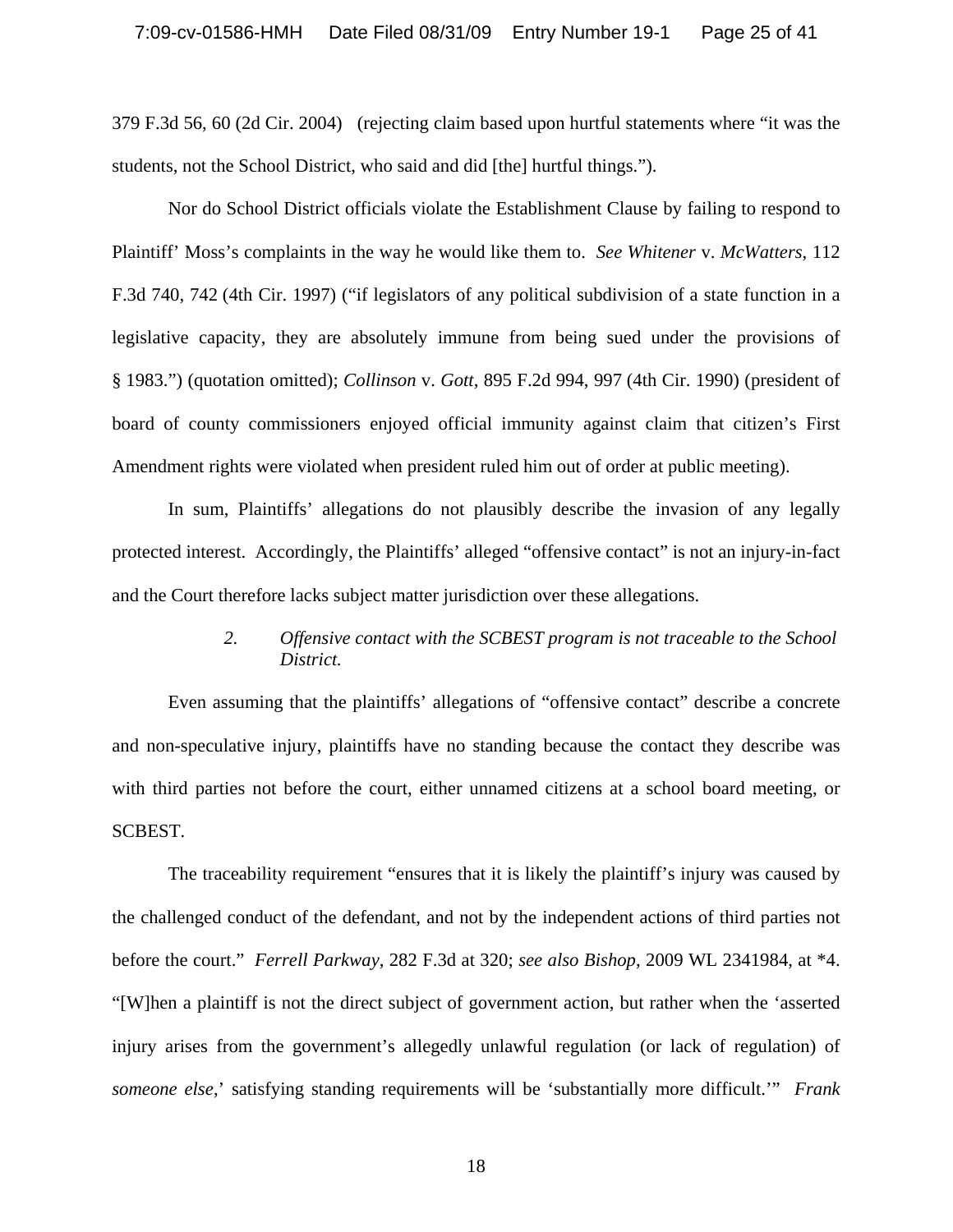*Krasner Enters., Ltd.* v. *Montgomery County,* 401 F.3d 230, 234–35 (quoting *Lujan* v. *Defenders of Wildlife*, 504 U.S. 555, 562 (1992) (emphasis in original)). This is so because "[t]he existence of one or more of the essential elements of standing depends on the unfettered choices made by independent actors not before the courts and whose exercise of broad and legitimate discretion the courts cannot presume either to control or to predict." *Krasner* at 235 (quoting *Lujan*, 504 U.S. at 562 (emphasis in original) (citation omitted)).

Of the "offensive contact" outlined in Paragraph 9 of the Complaint, the only government action described is the alleged failure of two officials to respond to Plaintiff Moss' concerns and objections in the way he preferred. Cmplt. ¶ 9. The Complaint does not allege that those who directed "adverse public comments" toward Plaintiff Moss were state actors. Cmplt. ¶ 9. Nor is the government responsible for the content of the letter that Plaintiff Moss and Plaintiff Tillett received from a third party, SCBEST. SCBEST sent the letters out without the School District's review or approval; indeed, the School District had not yet even approved SCBEST's proposal to teach a course the following school year. Cmplt. ¶ 9. In sum, the Plaintiffs' "offensive contact" with the released time program is not traceable to the School District, but to third parties not before the Court.

## *3. Offensive contact, without more, is not redressable.*

Finally, even if the "offensive contact" alleged by the plaintiffs constitutes an injury-infact, it is not at all clear that this injury would be redressed were the court to ultimately rule against the School District.

As noted above, the redressability inquiry concerns whether a favorable decision from the court will remedy the plaintiff's injury. Accordingly, when a plaintiff "is not the direct subject of government action, but rather when the 'asserted injury arises from the government's

19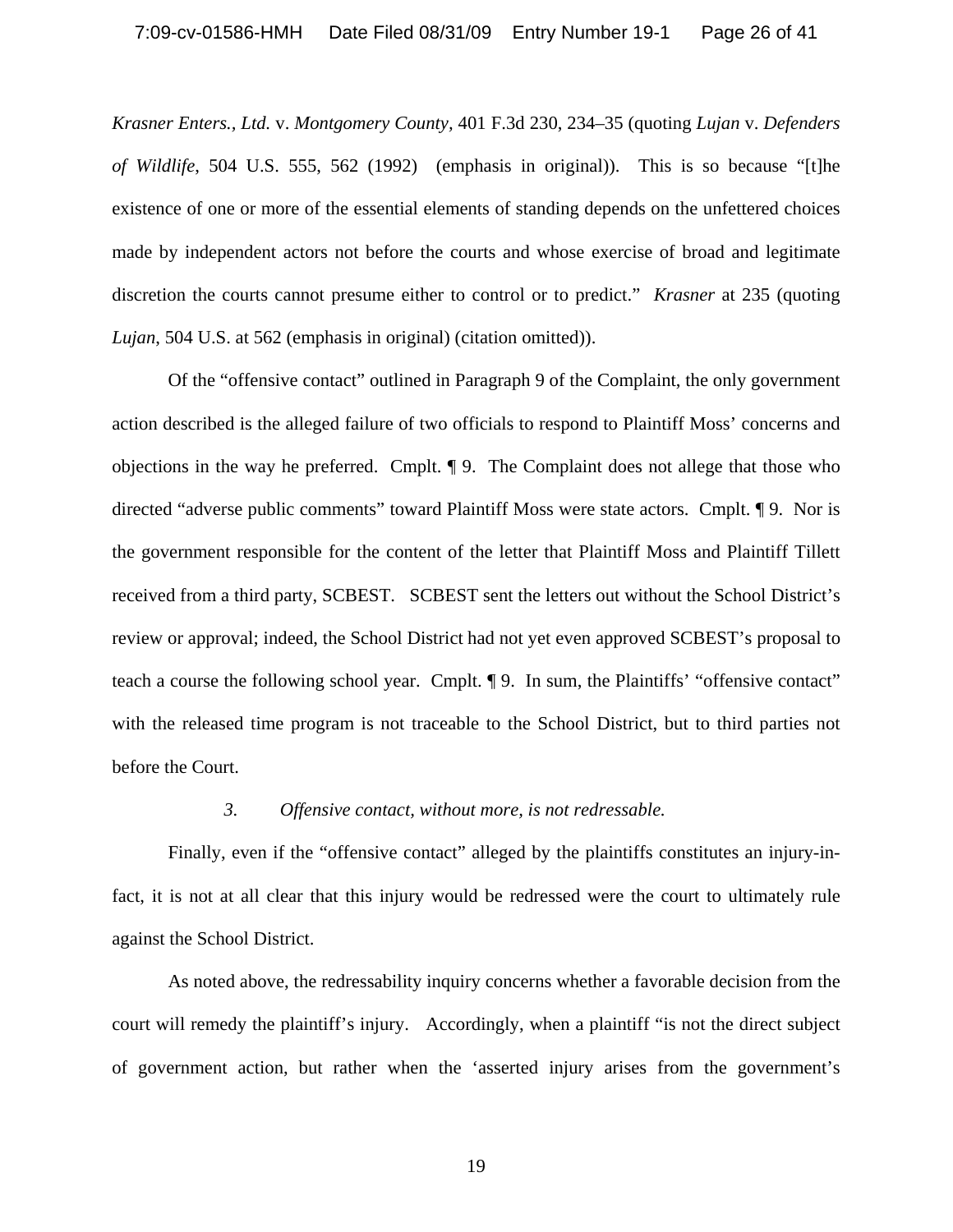allegedly unlawful regulation (or lack of regulation) of *someone else*,' satisfying standing requirements will be 'substantially more difficult.'" *Krasner* at 234-35 (quoting *Lujan*, 504 U.S. at 562 (emphasis in original)). As described above, the Plaintiffs' "offensive contact" allegations describe actions taken by third parties not before this Court. Because the contact the Plaintiffs complain of is not attributable to the School District, a judgment declaring its implementation of its released time policy unconstitutional would not remedy these allegations.

Moreover, Plaintiffs allege no ongoing "offensive contact," or any prospective "offensive contact" in the future. Since they are not entitled to a declaration that completed past School District actions violated the law, declaratory relief is unavailable and the offended observer claim is not redressable. *See*, *e.g.*, *Gruntal & Co., Inc.* v. *Steinberg*, 837 F.Supp. 85, 89 (D.N.J. 1993) ("A declaratory judgment is inappropriate solely to adjudicate past conduct.") (citation omitted).

### **D. FFRF lacks organizational standing.**

Organization plaintiffs, too, must demonstrate an injury-in-fact to have standing. To do so, an organization must either identify injuries to itself, or show that it has standing to bring suit on behalf of its members. The meager facts alleged by FFRF, the putative organizational plaintiff in this suit, are insufficient to establish either standing for itself as an organization or associational standing on behalf of its members.

## *1. FFRF cannot establish standing for itself.*

FFRF cannot sue on its own behalf because it has not identified any injury to itself. An organization can sue in its own right only if it suffers some distinct injury, such as the denial of the right to express its views in a public forum. *See White Tail Park*, 413 F.3d 451 (4th Cir. 2005).<sup>15</sup> The injury must be "far more than simply a setback to the organization's abstract social

<sup>15</sup> Plaintiffs plainly have had the opportunity to express themselves, since the Complaint alleges that Moss and Tillett were able to raise their objections at a School Board meeting.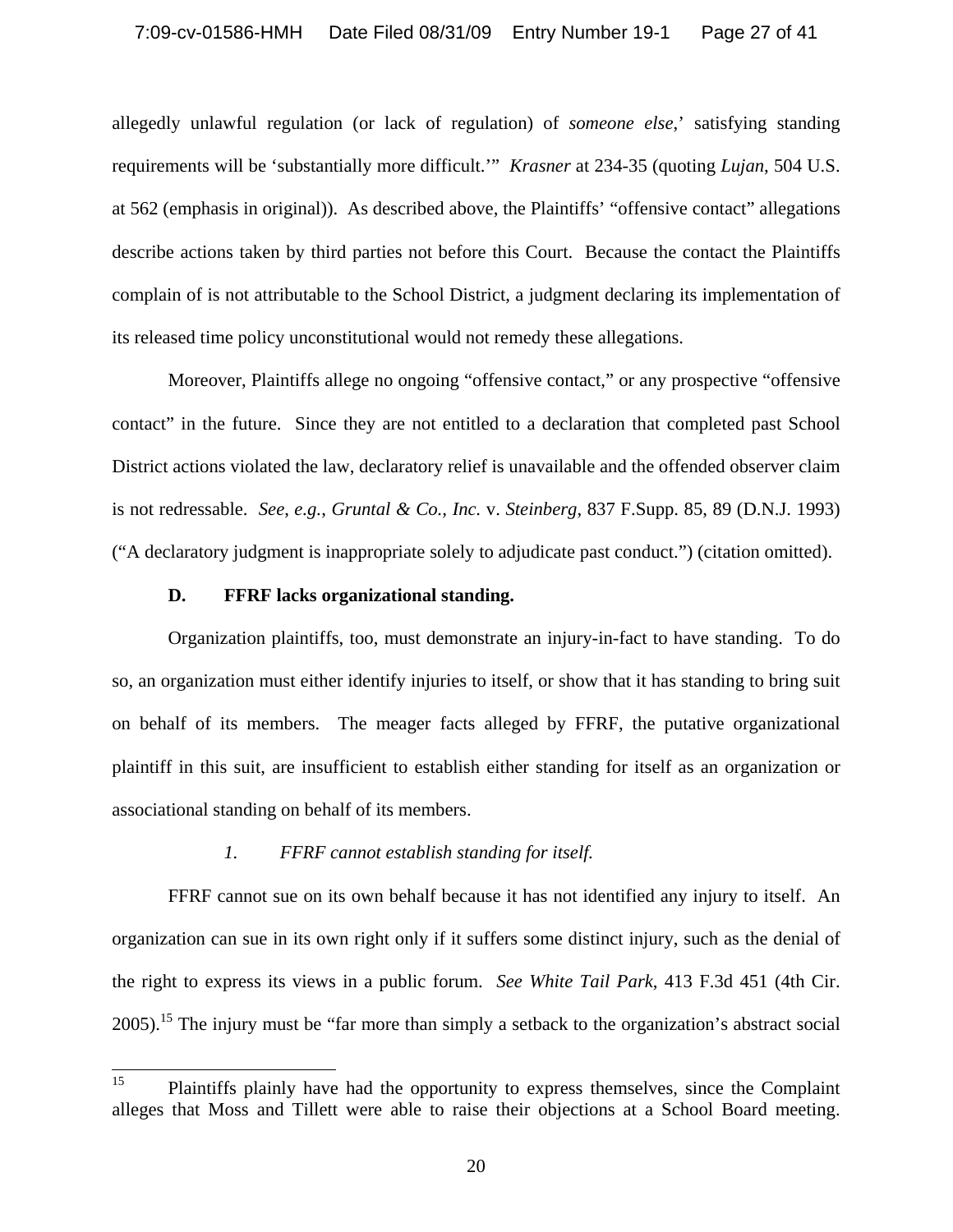interests." *Havens Realty Corp.* v. *Coleman*, 455 U.S. 363, 379 (1982). But FFRF alleges *only* a setback to its abstract social interests. When describing its interest in the case, FFRF states that it advocates for separation of church and state, educates others about nontheists, and has members in South Carolina who share those goals. Cmplt. ¶ 14. While FFRF undoubtedly has a keen interest in the Spartanburg program, it has failed to allege anything more than a philosophical disagreement with the Defendants. This kind of "abstract social interest[]" cannot support standing.

# *2. FFRF cannot assert organizational standing on behalf of its members.*

Nor can FFRF assert organizational standing on behalf of its members. In order to establish this type of standing (sometimes called associational standing), an organization must demonstrate three things: "(1) its members would otherwise have standing to sue as individuals; (2) the interests at stake are germane to the group's purpose; and (3) neither the claim made nor the relief requested requires the participation of individual members in the suit." *White Tail Park*  v. *Stroube*, 413 F.3d at 458 (citation omitted). FFRF has not alleged facts sufficient to support standing for any of its individual members.

In order to meet the first prong, the organization must show it has "members [who] would otherwise have standing to sue." *Hunt* v. *Washington State Apple Advertising Comm'n*, 432 U.S. 333, 343 (1977). Plaintiffs Moss and Tillett do not allege they are members of FFRF, so none of their standing arguments apply to FFRF.<sup>16</sup> Instead, FFRF states that it has 82 members in South

 $\overline{a}$ 

Cmplt. ¶ 9.

<sup>16</sup> Even if Moss and Tillett were members, their membership would not be sufficient for FFRF to establish standing. Associational standing is unnecessary and redundant if all the members with standing are already parties. *See, e.g.*, *Access 4 All, Inc.* v. *Trump Int'l Hotel and Tower*, 458 F.Supp.2d 160, 173-75 (S.D.N.Y. 2006) (dismissing organizational plaintiff because its claims were identical to named member plaintiff's claims) (citing *Access 123, Inc.* v. *Markey's Lobster Pool, Inc.,* 2001 WL 920051 at \*4 (D.N.H. 2001); *Disabled in Action of Metropolitan New York* v. *Trump Int'l Hotel & Tower,* 2003 WL 1751785, at \*10 (S.D.N.Y.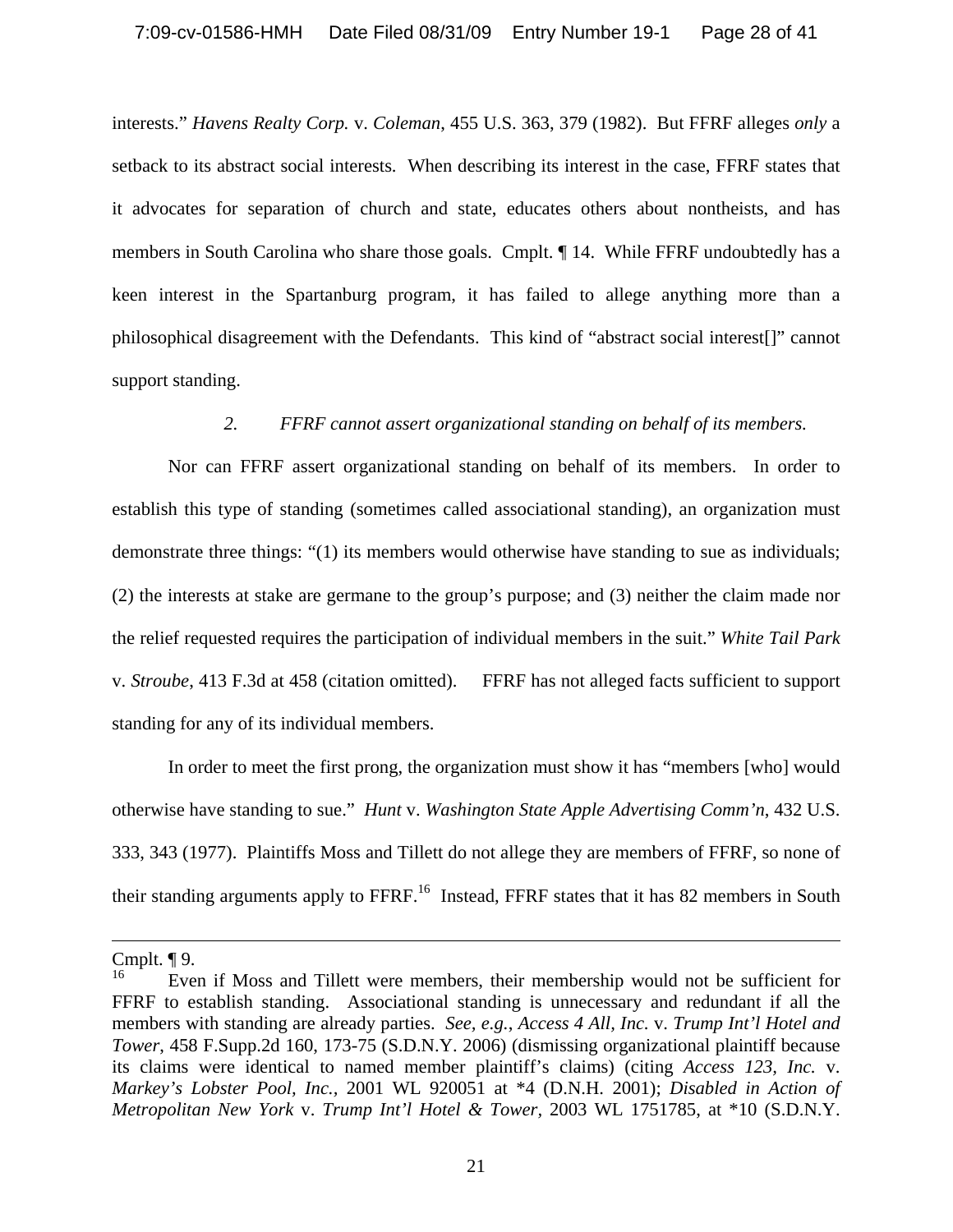Carolina who are "opposed to government endorsement of religion and violations of the Establishment of [sic] the First Amendment." Cmplt. ¶ 14. But mere opposition to policies is insufficient to confer standing. *See, e.g., Hein* v. *Freedom From Religion Foundation,* 551 U.S. 587 (2007). FFRF does not allege that its members are taxpayers—much less taxpayers to the Spartanburg School District—and it does not allege that any of its members have children in the Spartanburg School District. *See, generally,* Cmplt. None of its members has identified an injury-in-fact, the most basic requirement for standing. *See supra* Section I.B-C. Therefore FFRF cannot assert associational standing on their behalf, and it does not have organizational standing.

### **II. The released time policy does not violate the Establishment Clause.**

Plaintiffs' Establishment Clause claim, if successful, would have the effect of invalidating the Release Time Credit Act, because the language of the Policy is based so closely on the Act's language. However, controlling Fourth Circuit precedent forecloses Plaintiffs' Establishment Clause claim on the merits. Under *Lambeth* v. *Board of Commissioners of Davidson County*, 407 F.3d 266 (4th Cir. 2005), the Court must examine (1) "whether there was a secular purpose behind the [policy]"; (2) "whether the [policy]'s principal or primary effect was one that neither advanced nor inhibited religion"; and (3) "whether the [Policy] fostered an 'excessive government entanglement with religion.'" *Id.* at 269 (quoting *Lemon* v. *Kurtzman*, 403 U.S. 602, 612-13 (1971)). As part of the "effect" analysis, the Court must also decide whether the government's action "had the effect of 'endorsing' religion." *Id.* (citation omitted). The Fourth Circuit has made clear that released time programs normally do not run afoul of this test. *See Smith* v. *Smith,* 523 F.2d 121 (1975) (applying *Zorach* and *Lemon* to uphold released time program). The released time program challenged here is no different—it has a secular purpose, does not advance religion, and does not entangle church and state.

2003)).

 $\overline{\phantom{a}}$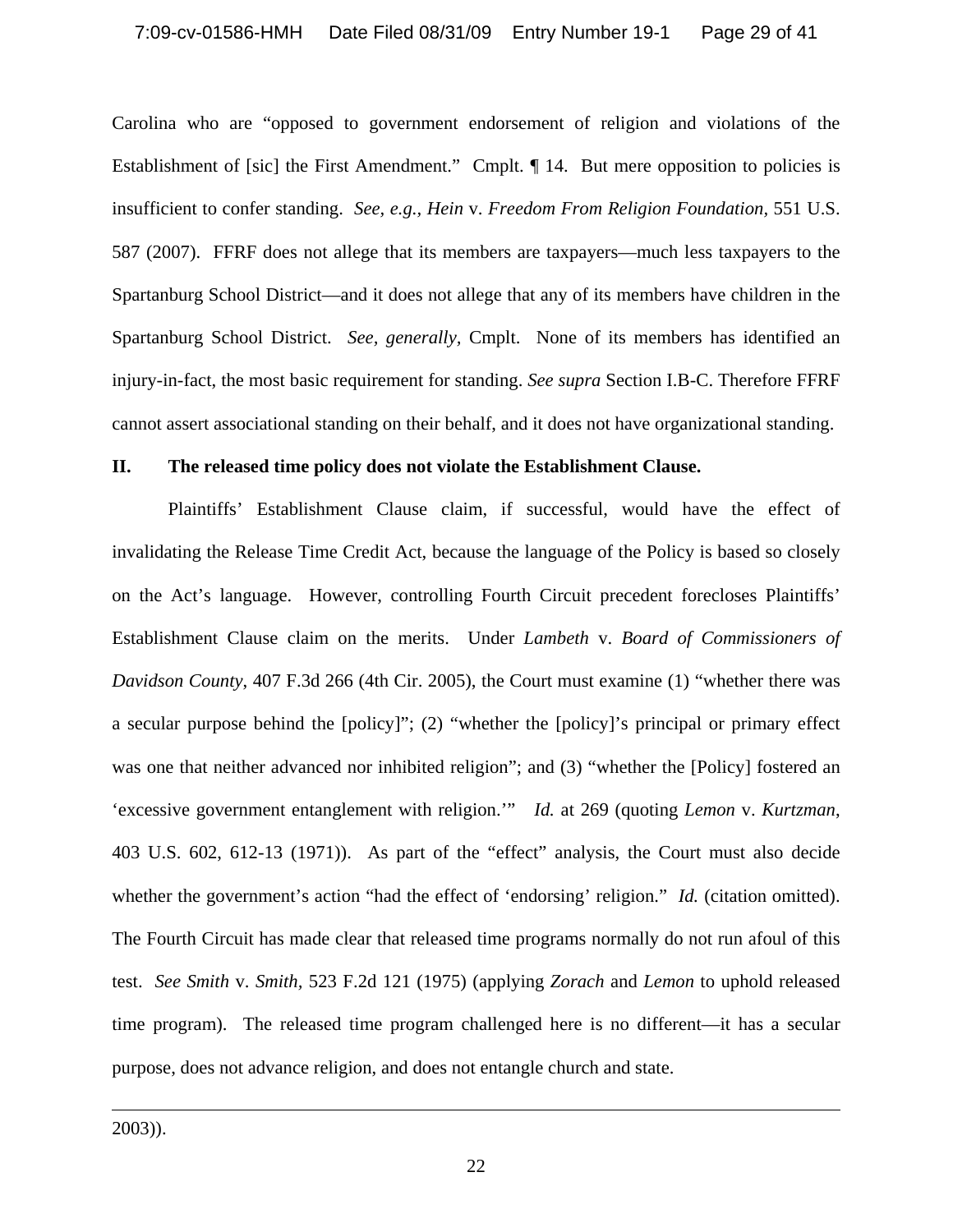#### **A. The policy's purpose is to accommodate religion, not advance it.**

 Plaintiffs fail to allege facts supporting their claim that there is an improper religious purpose for the Released Time Policy. Instead, they claim only that, prior to approving the Released Time Policy, the Board knew that SCBEST had requested to provide a released time program, and that the SCBEST program was evangelical Christian in nature. *See* Cmplt., ¶¶ 20, 24 (alleging Board knew SCBEST was an evangelical Christian program prior to approving the policy).

But the governing Fourth Circuit test makes clear that the religious purpose of a thirdparty released time provider is not relevant to the purpose analysis—the plaintiff must allege and prove that the *government itself* had an improper purpose. A government fails the purpose element of the Establishment Clause test only if it "acts with the *ostensible* and *predominant* purpose of advancing religion." *McCreary County* v. *ACLU of Kentucky*, 545 U.S. 844, 860 (2005) (emphasis added). By contrast, "the demonstration of … a legitimate secular purpose is 'a fairly low hurdle.'" *Lambeth*, 407 F.3d at 270. Moreover, "in assessing a statute's purpose," the Court acts "with appropriate deference to the legislature." *Brown* v. *Gilmore*, 258 F.3d 265 (4th Cir. 2001).

Plaintiffs' emphasis on the content of SCBEST's program is misplaced. First, both *Zorach* and *Smith* are devoid of any discussion of the nature of religious instruction carried out under their respective released time programs. The focus in both cases is on the policy permitting the program. *See Zorach,* 343 U.S. at 308–10 (factual recitation focusing solely on actions of the school district); *Smith,* 523 F.2d at 122–23 (same). The content of religious instruction is thus irrelevant to the Establishment Clause analysis.

Second, the Fourth Circuit is clear that the motivations of third parties are not sufficient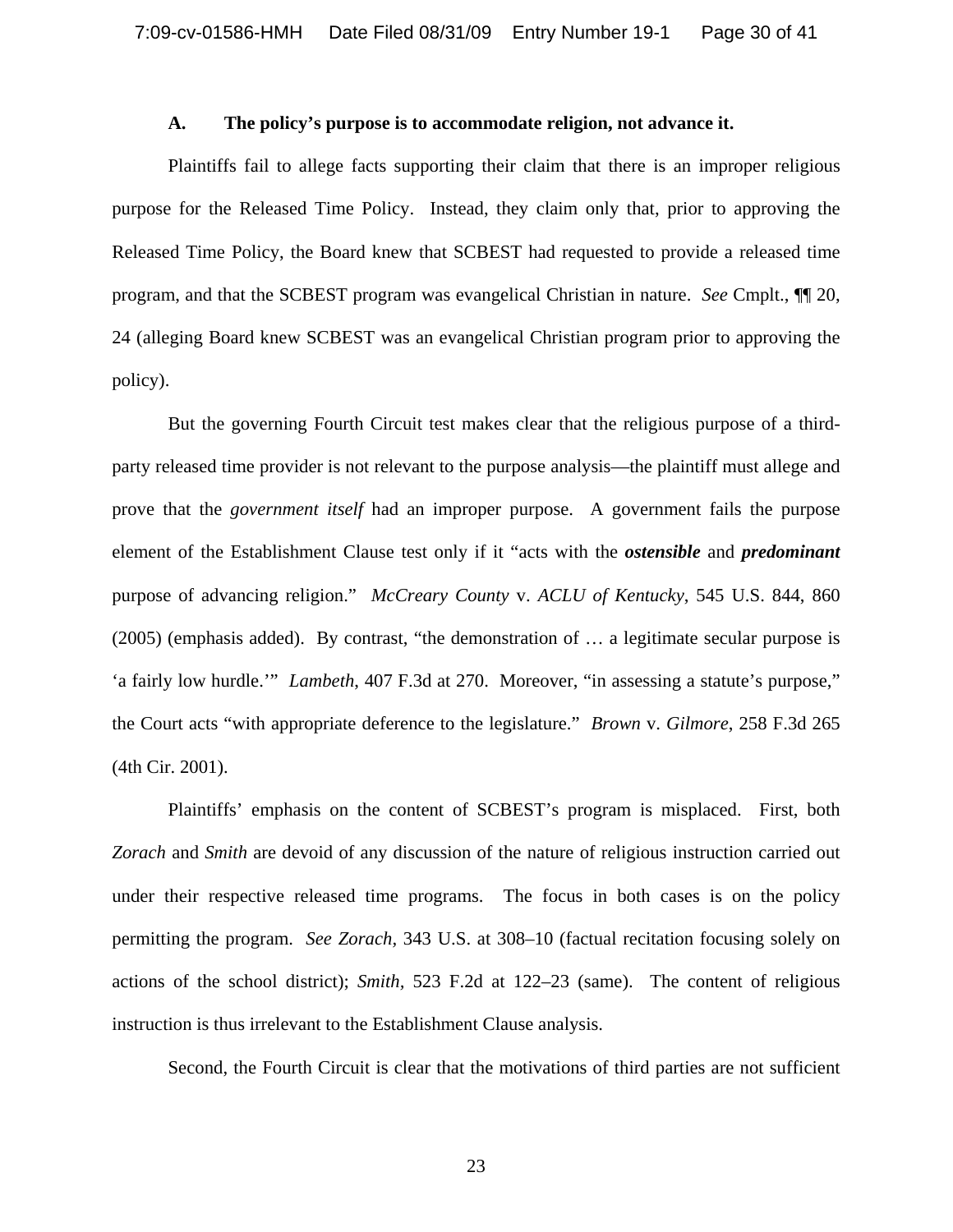### 7:09-cv-01586-HMH Date Filed 08/31/09 Entry Number 19-1 Page 31 of 41

to demonstrate a violation of the purpose prong of the *Lemon* test. "We do not impute an impermissible purpose to advance religion to an elected official merely because he responds to a religiously motivated constituent request," particularly absent "*any evidence that would suggest that any Board member's vote was religiously motivated*." *Peck* v. *Upshur County Bd. of Educ.*, 155 F.3d 274 (4th Cir. 1998) (emphasis in original). Plaintiffs have not alleged a predominantly religious purpose on the part the School Board itself, and an allegation of religious purpose by SCBEST cannot suffice. Plaintiffs failed to properly allege any violation of *Lemon's* purpose prong.

What then was the Board's purpose in approving the Released Time Policy? The only ostensible purpose of the Released Time Policy, as with the two South Carolina statutes it is based on, is the accommodation of religion. "[T]he *accommodation* of religion is itself a secular purpose in that it fosters the liberties secured by the Constitution." *Brown,* 258 F.3d at 276 (emphasis original). It has been long accepted that released time programs have a legitimate secular purpose if they "accommodate the wishes of the students' parents." *Smith* v. *Smith*, 523 F.2d 121 (4th Cir. 1975); *see also Zorach,* 343 U.S. at 313-14 ("When the state encourages religious instruction or cooperates with religious authorities by adjusting the schedule of public events to sectarian needs, it follows the best of our traditions. For it then respects the religious nature of our people and accommodates the public service to their spiritual needs.").

This secular purpose is clear from the face of the Released Time Policy. The Policy states that its purpose is to create a "basic structure for released time for students for religious instruction"; it specifies that the instruction occurs only "at the written request of [the student's] parent/legal guardian"; and it ensures that "no public funds will be expended" on the released time program. Cmplt. ¶ 23 (quoting Policy). The Released Time Policy cross-references (and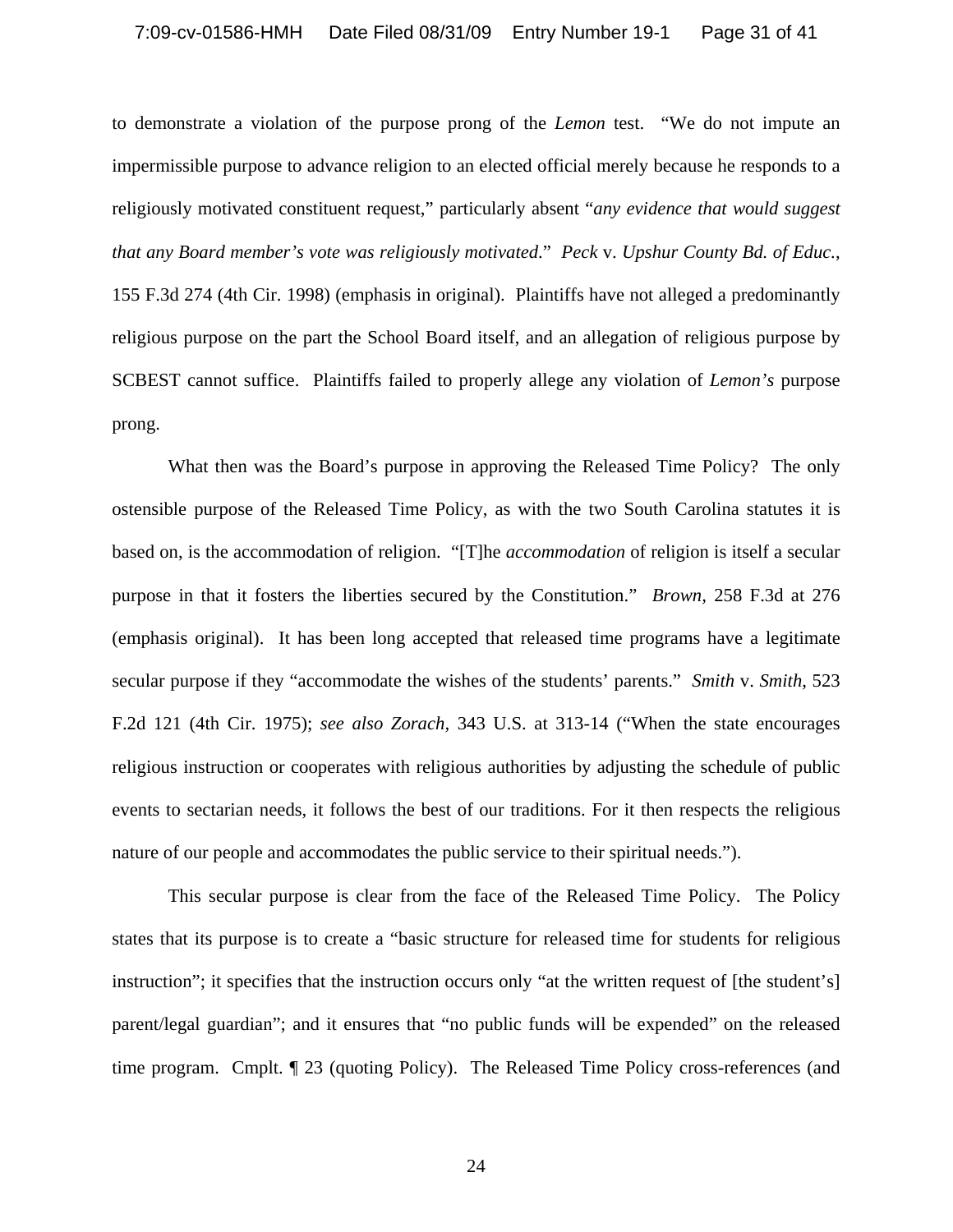was enacted to conform to) existing state law, which has the express purpose of creating "a constitutionally acceptable method" of awarding credit for released time classes "because the absence of an ability to award such credits has essentially eliminated the school districts' ability to accommodate parents' and students' desires to participate in released time programs." Cmplt. ¶ 18(5); 2006 S.C. ACTS 322. The text of both the Policy and the underlying state law demonstrates a legitimate secular purpose of accommodating parents who request religious instruction. "The purpose of the [] release-time program, like the *Zorach* program, is secular" because Spartanburg, like the school district in *Smith,* "aim[s] only to accommodate the wishes of the students' parents." *Smith*, 523 F.2d at 124.

# **B. The policy does not have the principal or primary effect of advancing religion.**

 Plaintiffs allege no facts suggesting that the Policy has the principal or primary effect of advancing religion. "For a law to have forbidden 'effects' under *Lemon,* it must be fair to say that the *government itself* has advanced religion through its own activities and influence." *Madison* v. *Riter,* 355 F.3d 310, 318 (4th Cir. 2003) (quoting *Corporation of Presiding Bishop* v. *Amos,* 483 U.S. at 337 (1987)) (emphasis in original). Evidence of impermissible advancement "includes 'sponsorship, financial support, and active involvement of the sovereign in religious activity.'" *Id.* (quoting *Walz* v. *Tax Commission of City of New York,* 397 U.S. at 668 (1970)). Accepting all of Plaintiffs' allegations as true, the School District has not advanced religion: it does not sponsor religious instruction, it does not provide financial support to religion, and it is not actively involved in religious classes. Nor would anything alleged in the complaint indicate that "an informed, reasonable observer would view the [Policy] as an endorsement of religion." *Lambeth,* 407 F.3d at 272. The facts alleged in the complaint are thus incapable of supporting the claim that *the School District itself* advanced religion.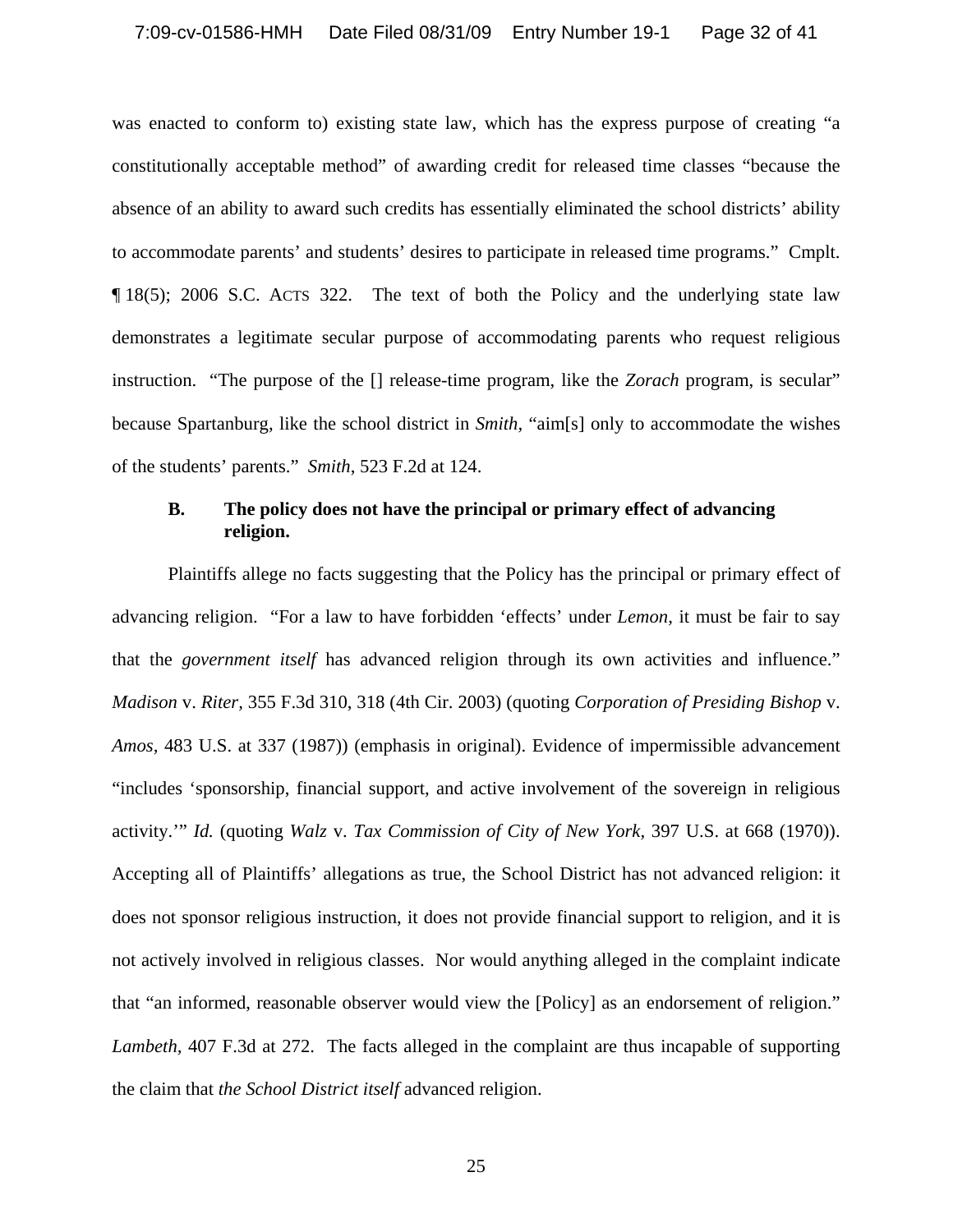## *1. No public funds were used to advance religion.*

 No advancement of religion occurred because there was no official sponsorship or funding of SCBEST classes. Evidence of improper advancement includes "sponsorship" or "financial support" of "religious activity." *Madison,* 355 F.3d at 318. But Plaintiffs nowhere allege that public funds flowed to SCBEST. *See, generally,* Cmplt. Nor could they—both the Policy and the two state Released Time Acts make clear that public schools may not teach the religious courses themselves, and that the School District is not to expend funds on the program.17 Any "sponsorship" or "financial support" could come only in the form of indirect expenditures in support of the program.

But Plaintiffs fail to allege even indirect expenditures. They claim the School District "used measureable portions of its tax revenues to … implement the Policy." Cmplt. ¶ 13. But they fail to identify just what these expenditures might be. *See supra* Section I.B. Routine administrative costs associated with implementing a released time program are not aid in advancement of religion. The Tenth Circuit held that the "registration and recordkeeping" inherent in a released time program were not constitutionally problematic, nor were basic creditgranting procedures, because "[s]uch inquiry is analogous to the state's constitutional perusal of full-time private schools." *Lanner* v. *Wimmer*, 662 F.2d at 1359, 1361 (10th Cir. 1981).<sup>18</sup> And *Smith* held that even if this sort of activity could be considered aid to religion, it was a minor—

<sup>17</sup> 17 *See* Cmplt. ¶ 17 ("no public funds are expended and no public school personnel are involved in providing the religious instruction.") (quoting S.C. CODE ANN. § 59-1-460); Cmplt. ¶ 23 ("District officials will insure that no public funds are expended to support a released time program.") (quoting Policy).

<sup>18</sup> The *Lanner* court did find two portions of the Utah program problematic: the fact that the school sent someone to pick up admissions records from the released time program, and school officials' investigation into the "denominational" nature of the courses. *Id.* at 1361-62. The court permitted the programs to continue operating and to grant credit so long as these practices were ended. *Id.* at 1363.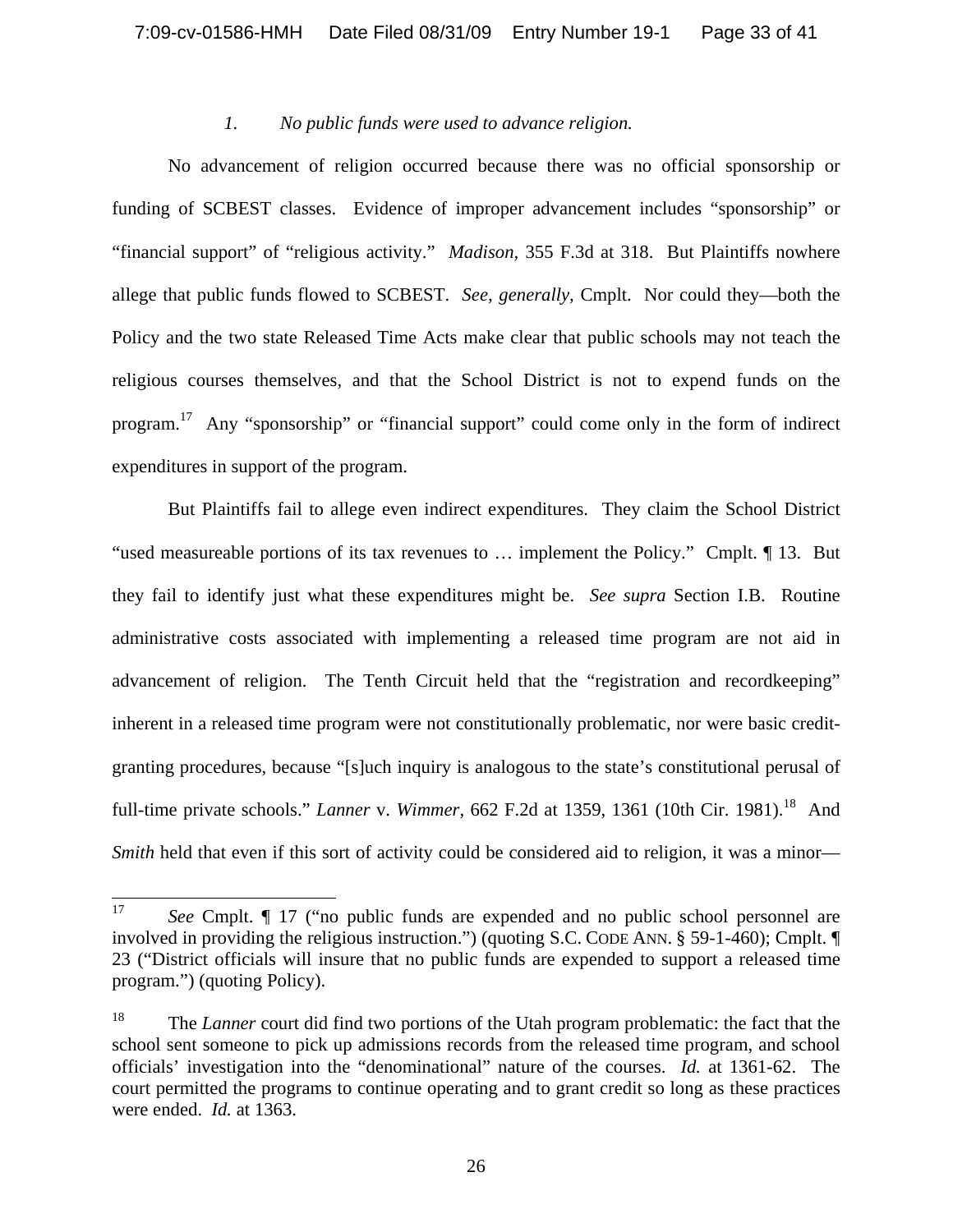not principal or primary—effect of the program. *Smith,* 523 F.2d at 125. Small amounts of administrative time spent to implement a released time program are not sponsorship or financial support which advances religion.

 If implementation of a released time program is not aid to religion, then surely the act of "investigat[ing]" and "approv[ing]" such a program cannot be. Cmplt. ¶ 13. In fact, some investigation and planning is important to ensure that such programs follow the Establishment Clause. *Cf. Lanner* v. *Wimmer,* 662 F.2d 1349 (10th Cir. 1981) (investigating multiple aspects of program administration in-depth to ensure the program did not violate the Establishment Clause). Thus the claim that the School District "used measureable portions of its tax revenues to investigate and approve...the Policy," Cmplt. ¶ 13, does not demonstrate aid to religion.

## *2. Truancy enforcement is not advancement of religion under Zorach.*

Plaintiffs allege that Defendants give aid to SCBEST because they threaten to enforce truancy laws against SCBEST students. Cmplt. ¶ 12. Plaintiffs do not give the details of these threats, nor do they allege that such enforcement has actually occurred. *See id.* But even if they had, under *Zorach* this sort of allegation cannot support a claim that religion is being advanced. *Zorach*'s reasoning permits the use of truancy laws for released time classes. The *Zorach* school required reports of students who missed released time classes, although it had not punished students for missing those classes. 343 U.S. at 308, 311 n.6. In fact, *Zorach* goes so far as to suggest that truancy laws could be used to punish students who missed religious worship:

A catholic student applies to his teacher for permission to leave the school during hours on a Holy Day of Obligation to attend a mass. A Jewish student asks his teacher for permission to be excused for Yom Kippur. A Protestant wants the afternoon off for a family baptismal ceremony. In each case the teacher requires parental consent in writing. In each case the teacher, in order to make sure the student is not a truant, goes further and requires a report from the priest, the rabbi, or the minister.

*Zorach,* 343 U.S. at 313. Attendance reporting is a normal feature of released time programs.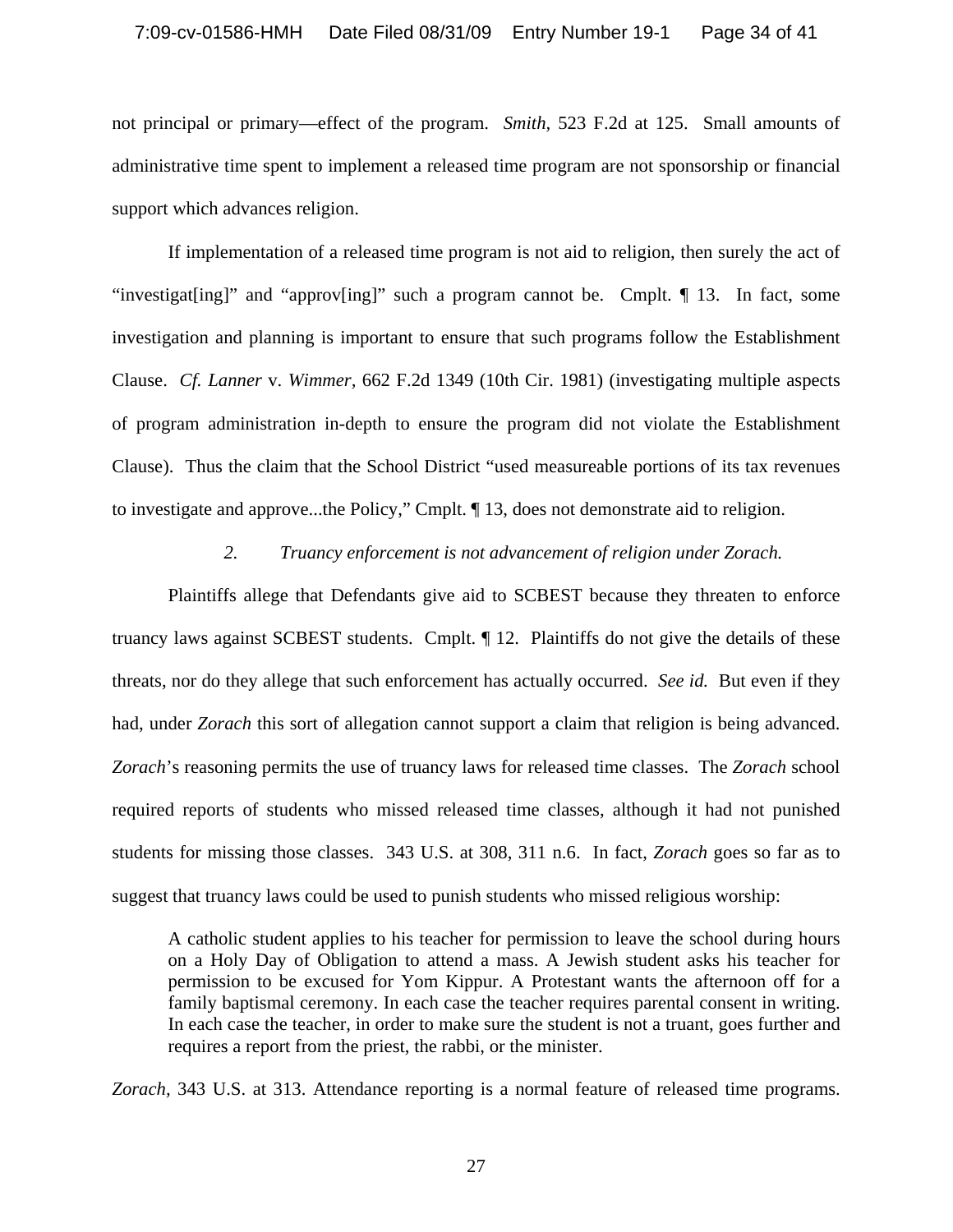*See Lanner,* 662 F.2d at 1355 (school kept records of released time attendance and reported repeat absences to parents). Truancy enforcement for students who cut classes—even if they cut classes by abusing a released time system—is not impermissible aid under the Establishment Clause. It is a long-accepted method for accommodating religious exercise while ensuring that the program is not abused.

# *3. Any advancement of religion is the result of the actions of SCBEST, and not attributable to Defendants.*

Plaintiffs also fail to state a claim because any advancement of religion which may occur is attributable to the actions of SCBEST, not the School District. As the Fourth Circuit has made clear, the primary purpose of released time programs is the accommodation of the requests of parents: "public school cooperation with the religious authorities in *Zorach* and the instant case is a largely passive and administratively wise response to a plenitude of parental assertions of the right to 'direct the upbringing and education of children under their control.'" *Smith,* 523 F.2d at 125. Any religious advancement is not attributable to the School District, but to the choices of parents, students, and the teachers in SCBEST.

Plaintiffs claim injury due to alleged grading advantages given to students in SCBEST. Cmplt. ¶ 11. Even if this highly speculative allegation were to be credited, it would not constitute a valid claim against the School District. Any differences in grading are due to the actions of SCBEST. Plaintiffs have not alleged that the School District has any control over the grading of the course—in fact, they complain about the lack of oversight of the course. *See*  Cmplt. ¶¶ 26, 27, 35, 36. The situation here is akin to that in school choice cases, where the "incidental advancement of a religious mission, or the perceived endorsement of a religious message, is reasonably attributable to the individual recipient, not to the government…." *Zelman*  v. *Simmons-Harris*, 536 U.S. 639, 652 (2002). A grading benefit—if any occurred—would be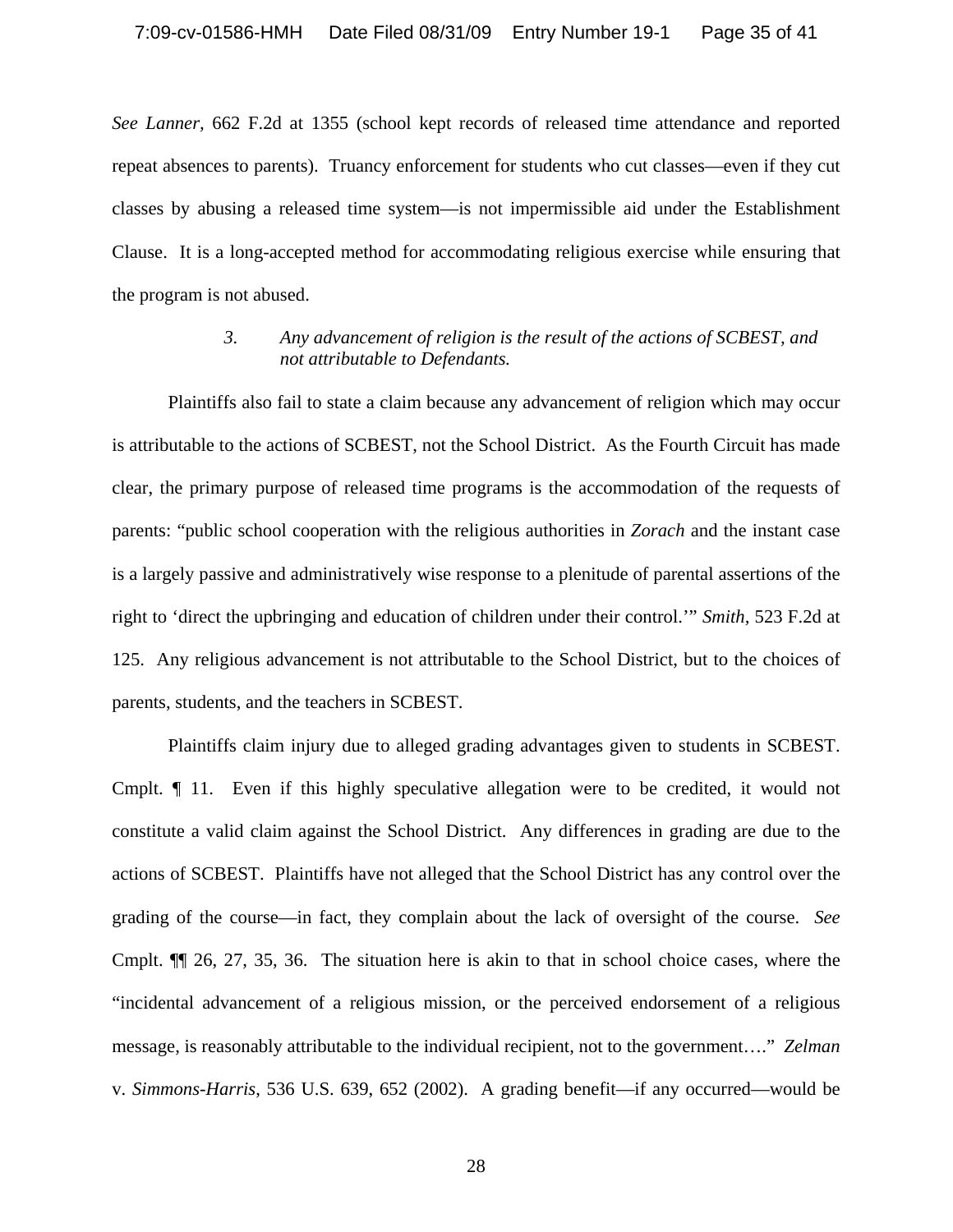attributable to the free choices of students, parents, and SCBEST, not the School District.

The same is true for the content of religious programming. Plaintiffs describe the content of the program at some length, and allege the School District acted improperly because it knew of this content. Cmplt. ¶¶ 24-25. But they never allege that the School District has any control over program content; to the contrary, the Complaint clearly states that the School District may not teach the classes itself. *See* Cmplt. ¶ 17; S.C. CODE ANN. § 59-1-460. Nothing in *Zorach* or *Smith* suggests that school districts are responsible for the content of released time teaching.<sup>19</sup> *See supra* Section II.A. Courts have upheld programs which focused primarily on the Bible, *Lanner,* 662 F.2d at 1355; which were conducted at seminaries, *id.* at 1354–55; or which were frankly evangelical in nature. *See Pierce*, 379 F.3d at 58 (noting Protestant classes were provided by Child Evangelism Fellowship).<sup>20</sup> As *Zorach* explained, the school district is no more responsible for the content of released time classes than it is for the content of religious ceremonies for which students receive excused absences. *See Zorach,* 343 U.S. at 683 (likening released time classes to absences for Yom Kippur or baptismal rites).<sup>21</sup> Any advancement of religion in a released time program is attributed to the providers of religious instruction, not the public schools.

# *4. The program does not endorse religion.*

<sup>19</sup> 19 In fact, attempts to monitor the religious content of released time classes may themselves violate the Establishment Clause. *See Lanner,* 662 F.2d at 1360-62 (holding that school officials may not base released time credit determinations on the "denominational" nature of the classes).

<sup>&</sup>lt;sup>20</sup> *Pierce* is also relevant to Moss' claim he was "subjected to adverse public comment" due to his opposition to the released time program. Cmplt. ¶ 9. *Pierce* held that similar comments were not relevant for Establishment Clause purposes because they were made by students, not the school district. 369 F.3d at 58, 60.

<sup>21</sup> *See also Ehlers-Renzi* v. *Connelly School of the Holy Child,* 224 F.3d 283, 291 (4th Cir. 2000) (finding effect prong satisfied because "An exemption's effect of simply allowing a religious school to 'better ... advance [its] purposes' does not rise to a constitutionally prohibited magnitude.") (alterations in original).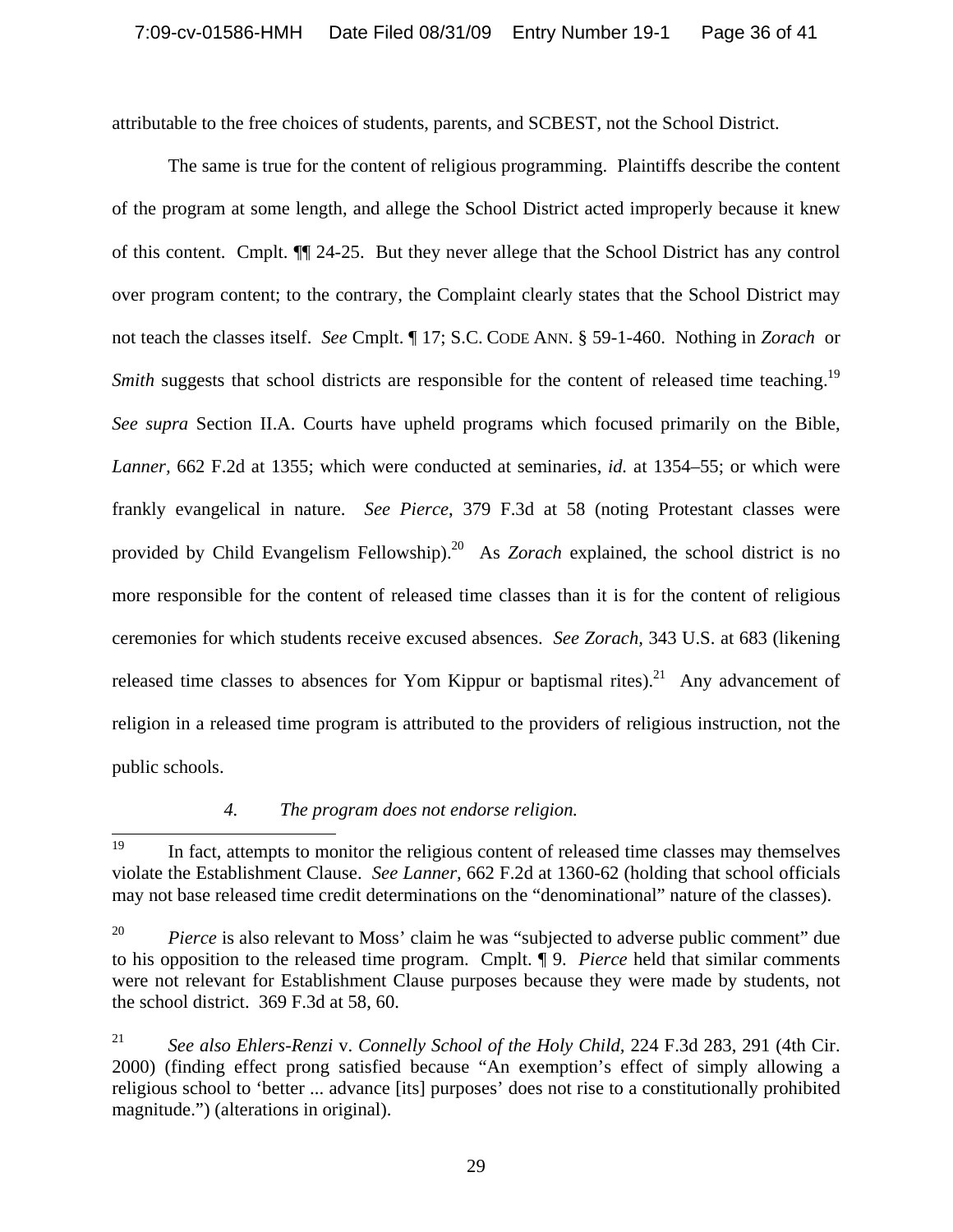Finally, Plaintiffs fail to state a claim that the School District's adoption of the policy advances religion because they fail to allege any endorsement of religion. The question is "whether an informed, reasonable observer would view the [Policy] as an endorsement of religion." *Lambeth,* 407 F.3d at 272. The reasonable observer will see no endorsement because released time programs, when conducted properly, do not endorse religion. *See Pierce,* 379 F.3d at 58, 60–61 (rejecting claim of religious endorsement where case was similar to *Zorach*). As *Zorach* and *Smith* explain, released time programs are simply an accommodation of the rights of parents, not an imposition of the will of the School District. *See Zorach,* 343 U.S. at 683 (comparing released time programs to excused absences for religious holidays); *Smith,* 523 F.2d at 123–24 (holding programs are permissible when "the schools only adjust[] 'their schedules to accommodate the religious needs of the people'") (quotation omitted). Here, the School District has installed safeguards to ensure that no endorsement takes place. It forbids school staff from promoting the released time program. Cmplt. ¶ 23 (quoting Released Time Policy). It prohibits any released time teaching on school property. *Id.* State law prohibits the classes from being taught by school staff or supported with public funds. Cmplt. ¶ 17. Although SCBEST first approached the School Board about the program, the resulting Policy was a neutral one which is not limited to any one released time program and permits any faith group to participate upon request. Cmplt. ¶¶ 20-23.

 The reasonable observer would also be aware that the Policy (like the Released Time Acts) places released time classes on the same footing as existing private school classes and secular electives. The reasonable observer is aware of the existing laws, elective options, and historical background of the Policy. *See Lambeth,* 407 F.3d at 271-72. The relevant state law is clear that released time classes should be evaluated and credit granted on the same basis as that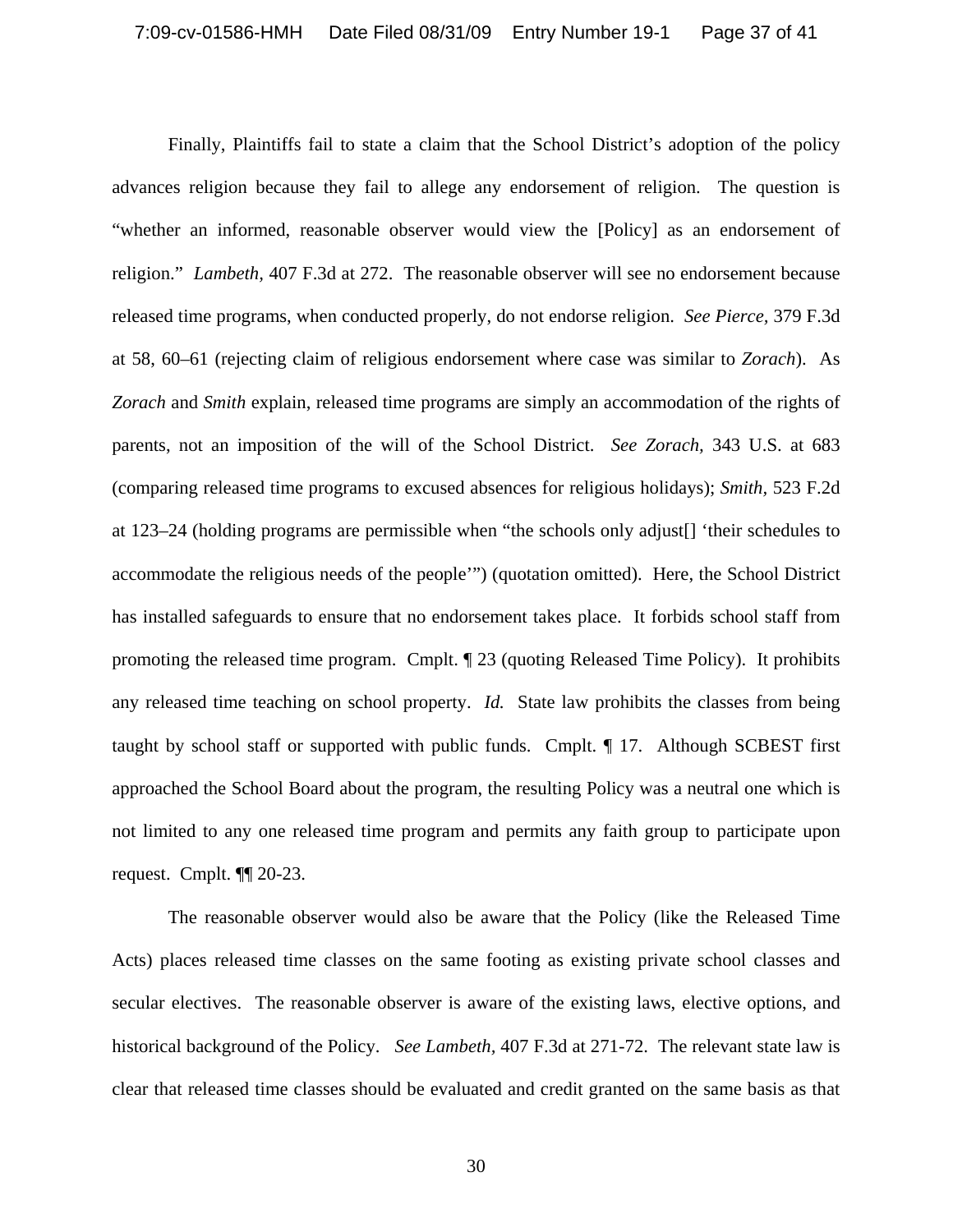given to private school transfer classes. *See* Cmplt. ¶ 18. Released time credits are offered as elective credits only, simply adding one more option to the menu of choices available as student electives. *See* Cmplt. ¶ 23. The reasonable observer, aware of the existing laws and elective options, would see that the Policy gives students and parents one more choice among existing educational options. Taking all these facts and the historical background together, the reasonable observer could only conclude that the School District was acting to accommodate the religious beliefs and educational choices of students and parents, not to endorse religious belief.

# **C. The program does not foster "excessive government entanglement with religion."**

 Plaintiffs also fail to state a claim that the Policy excessively entangles the School District with religion. To the contrary, the Complaint demonstrates that the School District has put safeguards in place to prevent excessive entanglement. Excessive entanglement is defined as the "'comprehensive, discriminating, and continuing state surveillance' of religious exercise." *Lambeth,* 407 F.3d at 273 (quoting *Lemon,* 403 U.S. at 619). Nothing like that level of involvement is alleged here. The School District's delegation of accreditation to a private school allows the School District to avoid entanglement, as does the release of parents' contact information to SCBEST. Plaintiffs' entanglement allegations amount to no more than fears about what *might* happen. They "have not nudged their claims across the line from conceivable to plausible." *Twombly,* 550 U.S. at 570.

# *1. The delegation of grading to the Oakwood school actually prevents entanglement.*

 Plaintiffs object to SCBEST's arrangement with Oakwood Preparatory School, which allows SCBEST grades to be treated like Oakwood grades for transfer purposes. Cmplt. ¶¶ 31, 35. This arrangement is not evidence of excessive entanglement, but of proper steps taken to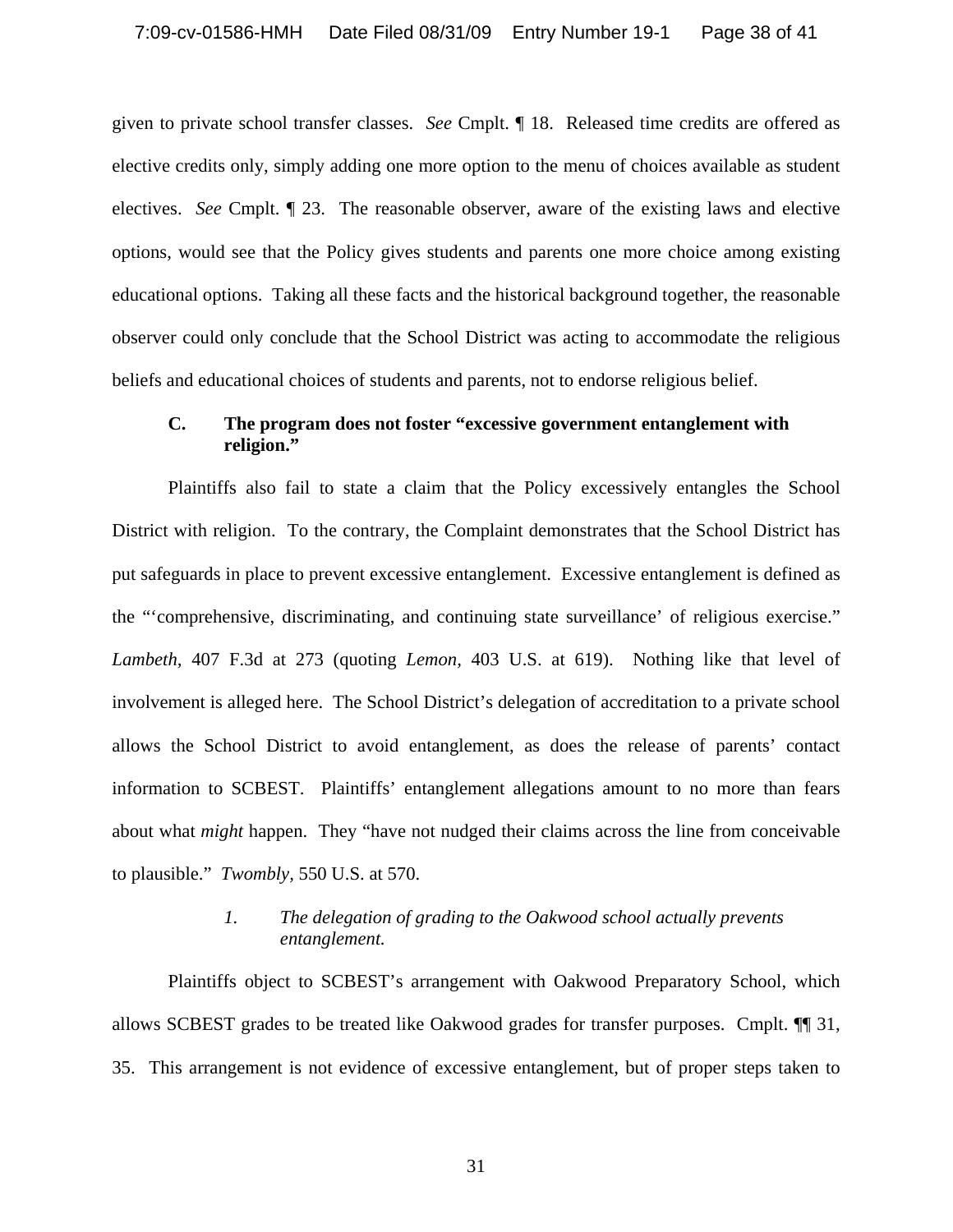prevent entanglement. Under South Carolina law, classes from released time programs are treated identically to transfer classes from private schools. Cmplt. ¶ 18; S.C. CODE ANN. § 59-  $39-112.<sup>22</sup>$  They may be assessed on neutral criteria, such as the hours of instruction, the content of the syllabus, the texts used, and the qualifications of the teacher. *Id.* This is in line with the holding in *Lanner,* where the court described permissible types of evaluation for released time programs: "[s]chool authorities may inquire into the training of teachers and whether a particular course covered a subject for which 'credit' could be granted. Such inquiry is analogous to the state's constitutional perusal of full-time private schools." *Lanner,* 662 F.2d at 1361. The state law follows instructive precedent and is designed to minimize entanglement. The School District goes one step further. The School District avoids even the hint of entanglement by accepting SCBEST credits through Oakbrook, allowing Oakbrook to review the course in its place. *See*  Cmplt. ¶ 35. By accepting credits through Oakbrook, the School District avoids the "comprehensive, discriminating, and continuing state surveillance" that *Lemon* and *Lambeth*  warned against.

# *2. Provision of addresses avoids entanglement by ensuring no public funds flow to SCBEST.*

Plaintiffs also object that the School District provided SCBEST with parents' addresses. Cmplt. ¶ 9. This is another well-accepted method of minimizing entanglement. In *Smith,* the school district provided religious groups with address lists, which the religious groups used to mail permission forms out to parents. *Smith,* 523 F.2d at 122. Nowhere does the Fourth Circuit suggest that this action was problematic. *Zorach* itself cited the production of release forms by the religious groups (rather than the school) as evidence that no public funds were spent on the

<sup>22</sup> 22 Plaintiffs' claim that the School District has delegated the "the governmental function of granting public school grades," Cmplt. ¶ 27, is nonsensical, since the existing transfer program allows private schools, religious and secular, to assign grades which may later be accepted as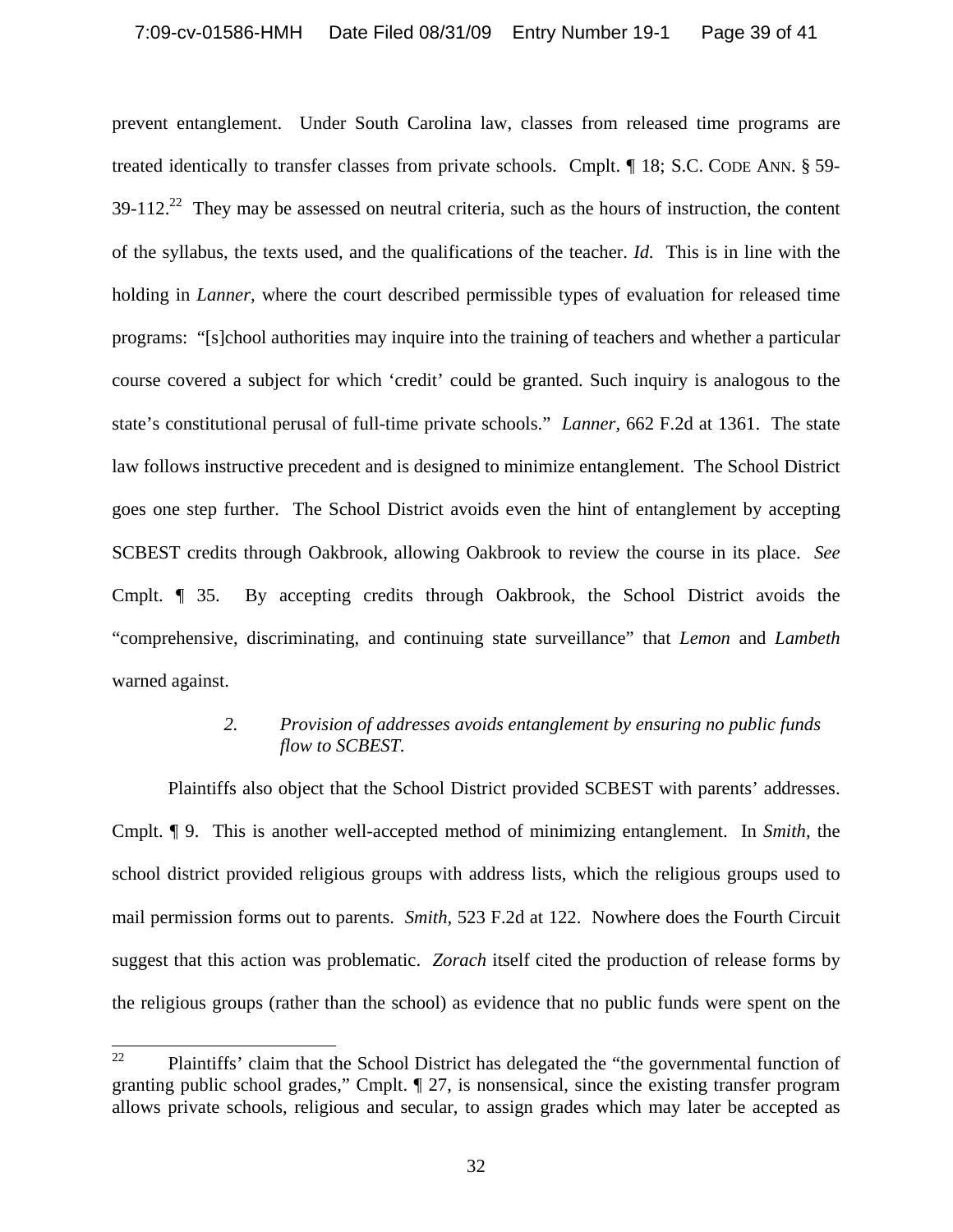program. *See Zorach,* 343 U.S. at 308. Provision of addresses to SCBEST is evidence that the School District was avoiding entanglement, not seeking it.

> *3. Plaintiffs' speculation that the School District might someday evaluate the content of SCBEST's programming—in contradiction of state statute fails to state an Establishment Clause claim.*

 Plaintiffs speculate at some length about the ramifications of testing and evaluation of SCBEST classes by the School District. *See, e.g.,* Cmplt. ¶¶ 29–36. But the Plaintiffs never allege that such testing and evaluation has actually taken place. *See id.* In *Lemon* analysis, courts "must not speculate about a statute's application" but must instead "examine the available data to determine the statute's 'inevitable' effects." *Brown* v. *Gilmore,* 258 F.3d 265, 275 (4th Cir. 2001).<sup>23</sup> Plaintiffs' claims here are speculative in the extreme. They claim that if SCBEST could not get transfer credits through Oakwood, the School District *might* have to engage in potentially entangling testing of SCBEST students. *See* Cmplt. ¶¶ 29–35. This is far from the "inevitable effects" considered in *Brown.* Plaintiffs' allegations are built entirely on a state *regulation* mandating testing for course knowledge in some cases. *See* Cmplt. ¶¶ 29–34. But that regulation, if applied to SCBEST classes, would conflict with recently enacted state *law* that specifically states that credits for released time classes may not be awarded if "the decision to award elective Carnegie units…involve[s] any test for, religious content or denominational affiliation." Cmplt. ¶ 18; S.C. CODE ANN. § 59-39-112.

So, too, the regulation mandating temporary assignments, *see* Cmplt. ¶ 34, would conflict with state law mandating that "no public school personnel are involved in providing the religious instruction." Cmplt. ¶ 17; S.C. CODE ANN. 59-1-460. Plaintiffs' claims on this point are not

 $\overline{a}$ 

public school grades.

Although *Brown* was a pre-enforcement challenge, it is akin to the claim made here: Plaintiffs do not allege that the state regulations in question have ever been applied, merely that they might be. *See* Cmplt. ¶¶ 30-36.